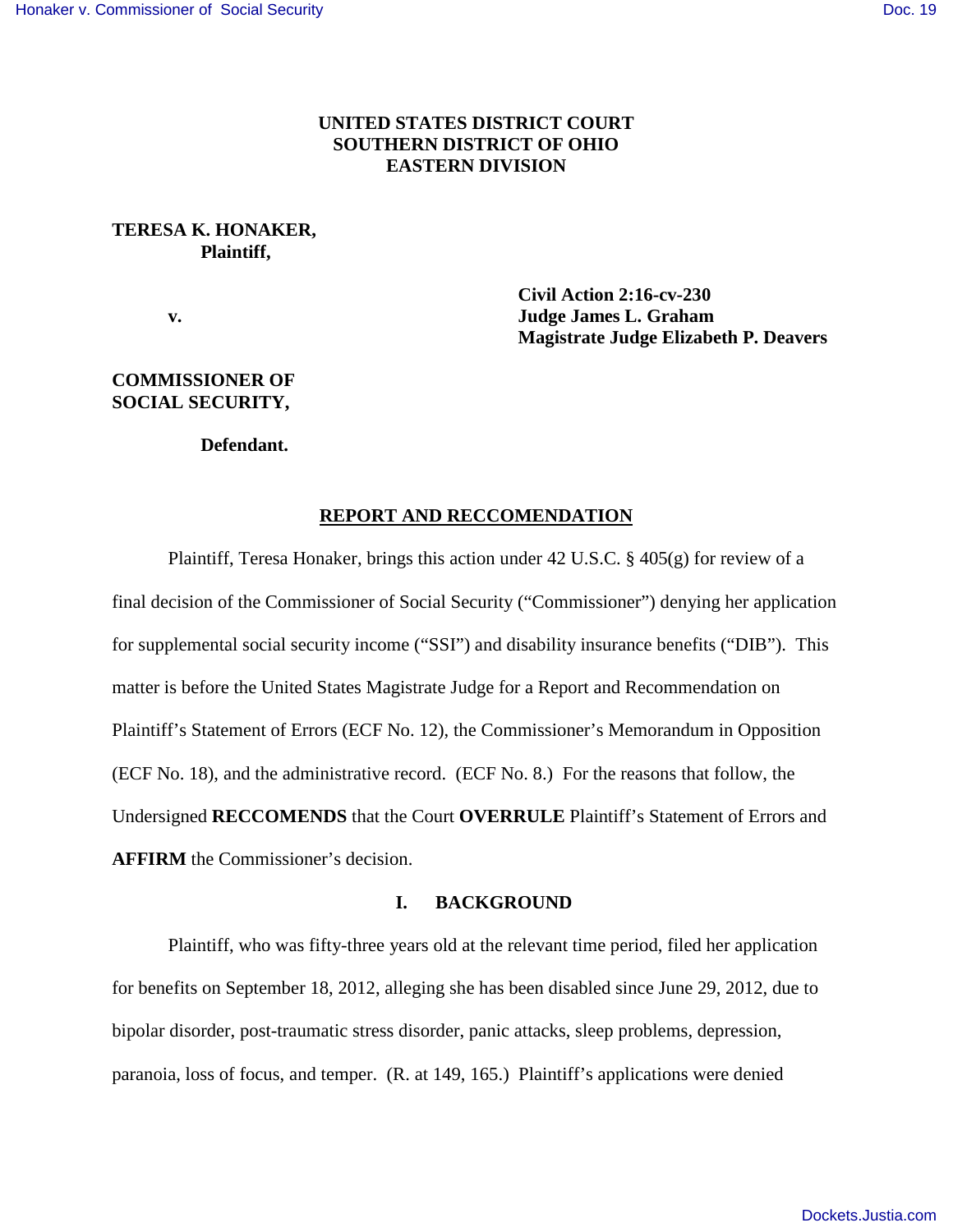initially on January 22, 2013 and upon reconsideration on April 19, 2013. Plaintiff sought a *de novo* hearing before an administrative law judge. Administrative Law Judge Ryan Glaze ("ALJ") held a hearing on May 30, 2014, at which Plaintiff, represented by counsel, appeared and testified. Millie Droste, a vocational expert, also appeared and testified at the hearing. On August 27, 2014, the ALJ issued a decision finding that Plaintiff was not disabled within the meaning of the Social Security Act. On January 14, 2016, the Appeals Council denied Plaintiff's request for review and adopted the ALJ's decision as the Commissioner's final decision. Plaintiff then timely commenced the instant action.

In her Statement of Errors, Plaintiff raises two issues. (Plaintiff's Statement of Errors ("SOE") at 1, ECF No. 12.) Plaintiff first asserts that the ALJ's treatment of various psychological opinions failed to follow regulatory guidelines and is not supported by substantial evidence; and second, the ALJ failed to assess Plaintiff's credibility as required by the regulations. (*Id.*)

In her Memorandum in Opposition, the Commissioner counters that the substantial evidence supports the weight the ALJ gave to the medical opinions of record and substantial evidence supports the ALJ's credibility assessment of Plaintiff's subjective complaints. (Defendant's Memorandum in Opposition ("Opp.") at 1, ECF No. 18.)

## **II. HEARING TESTIMONY**

### **A. Plaintiff's Testimony**

Plaintiff testified that she lives with her husband, twenty-one year old daughter, and twenty-one year old son. (R. at 47.) Her husband is a full time delivery truck driver. (*Id.*) Plaintiff last worked In October 2012. She testified that she worked at Chemical Abstract Service in the finance department, the accounts payable section for twenty-six years but that her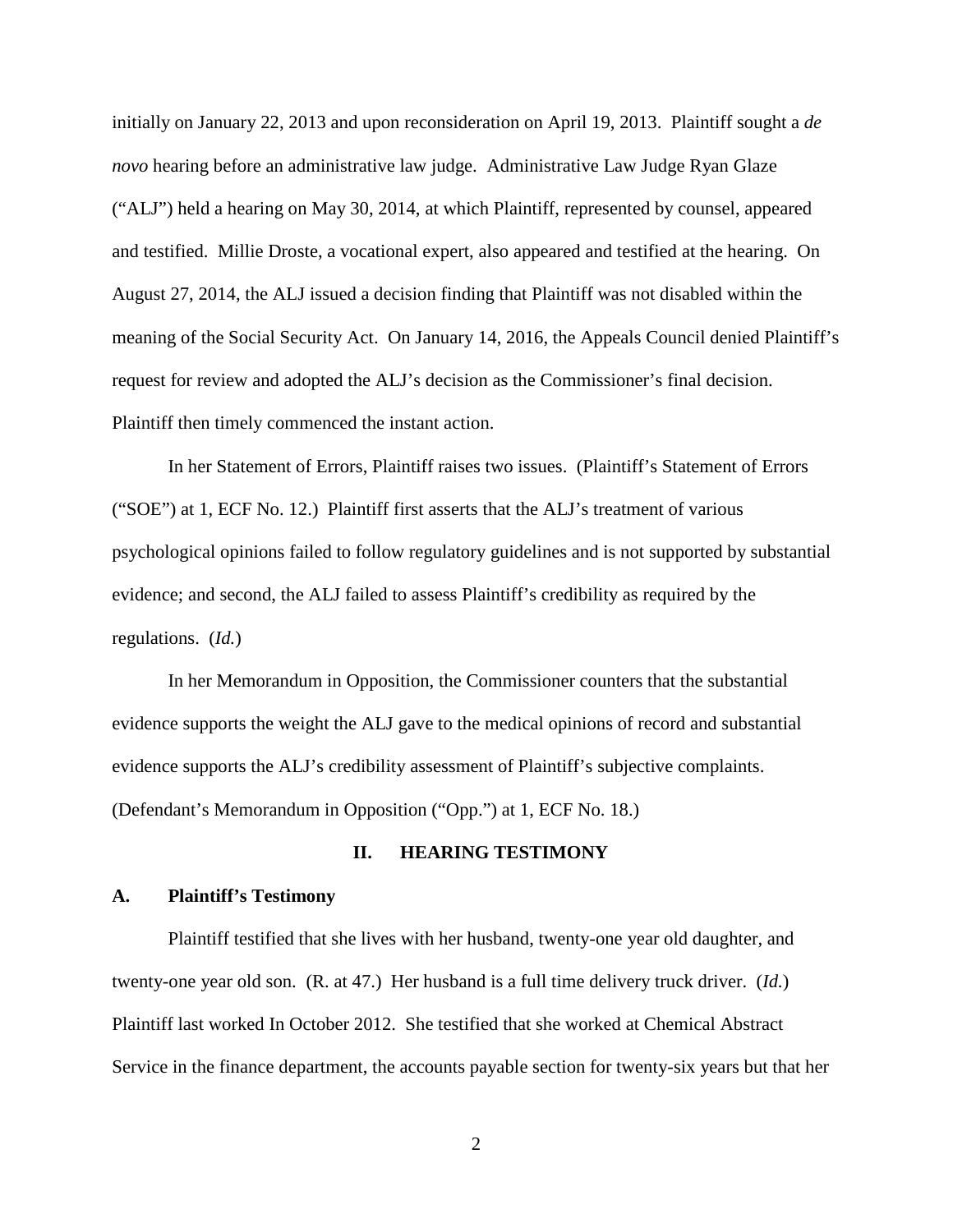position was "eliminated" while she was out of work recovering from shoulder surgery. (R. at 49.) She said she had been off on FMLA leave for approximately 120 days in 2012, before her job was eliminated. She testified that she took leave because she was uncomfortable with the manager and coworkers, because of making mistakes at work, and worrying about work. (R. at 51.)

She testified that she suffers from anxiety and social phobia and that she had experienced a panic attack while at work. She also testified that although it has been two years since she was fired from Chemical Abstract Service, she still has nightmares about work. (R. at 51.) She has never been hospitalized for her anxiety. (R. at 50.) She reported that since taking a new medication her symptoms are not as severe. (R. at 52.)

She further testified that she socializes with her mother, daughter, and a friend in Michigan. She reported that she is able to drive a car, shop in stores, that she does her own laundry, prepares crockpot meals, cooks baked potatoes, unloads the dishwasher, performs household chores with help from her husband, and manages her own personal hygiene with reminders from her husband to bathe regularly. (R. at 55, 57, 59). Plaintiff also testified that she uses a computer for research and email, goes to see movies in the theater, uses the ATM, and goes out to eat with her family. (R. at 59.) She also sorts the mail and collects coupons. (R. at 59.)

### **B. Vocational Expert's Testimony**

Vocational Expert Millie Droste, Ph. D. ("VE"), testified at the administrative hearing that Plaintiff's past relevant employment was as an account payable bookkeeper, classified as a sedentary exertional job. (R. at 62.)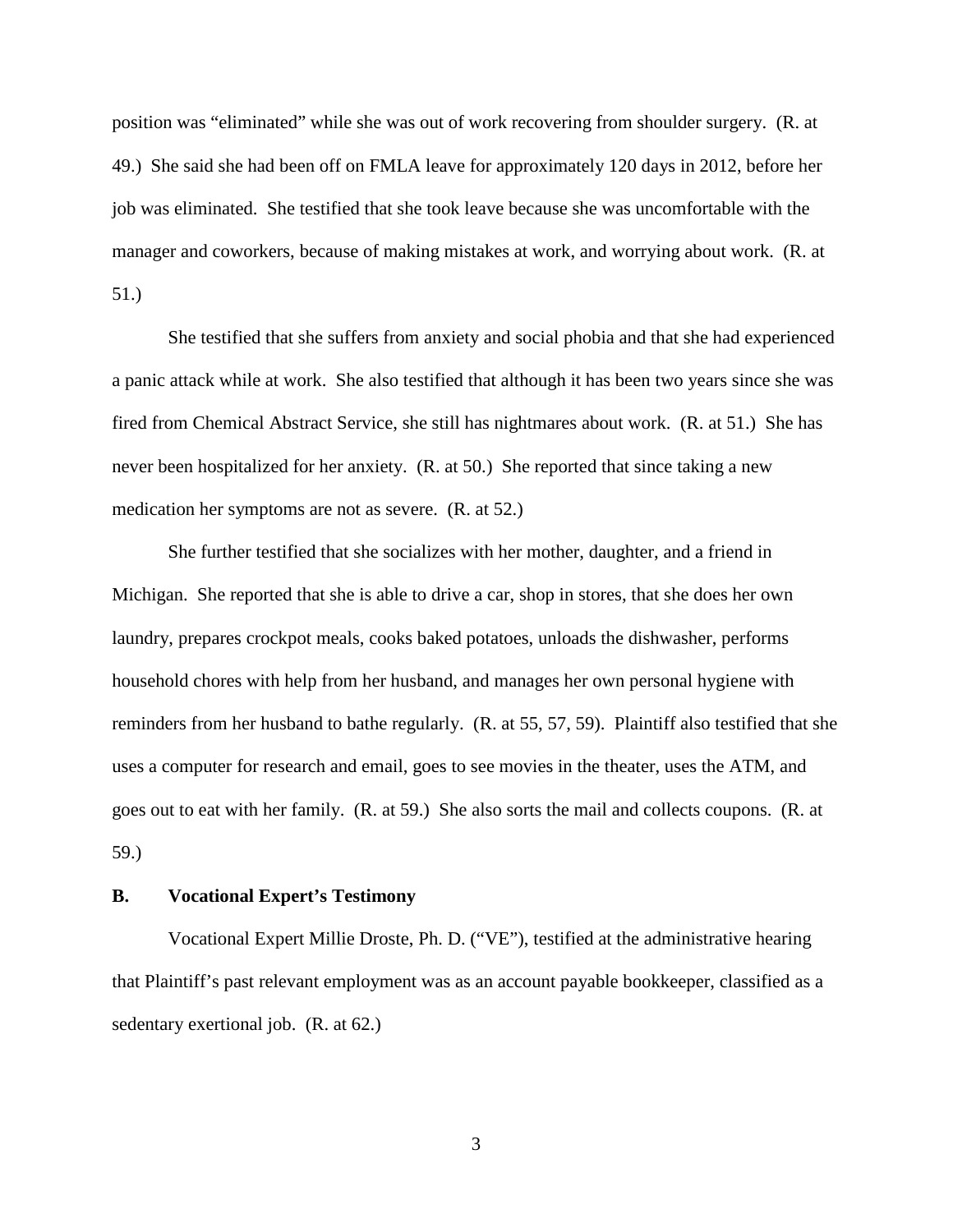The ALJ proposed a series of hypotheticals regarding Plaintiff's residual functional capacity ("RFC") to the VE. (R. at 62–63.) Based on Plaintiff's age, education, work experience, and the RFC ultimately determined by the ALJ, the VE testified that a similarly situated hypothetical individual could not perform Plaintiff's past work. The VE testified that Plaintiff could perform three other jobs including: medium cleaner, with 80,000 jobs in the local economy and 2,000,000 jobs in the national economy; laundry worker, with 2,000 jobs in the local economy and 68,000 jobs in the national economy; and laborer, stores, with 21,000 jobs in the local economy and 300,000 jobs in the national economy. (R. at 63.)

## **III. MEDICAL RECORDS**

## **A. Dr. Youngman**

Dr. James Youngman, Plaintiff's treating psychiatrist, performed an initial evaluation in June 2010. At the initial evaluation, Plaintiff reported a history of panic attacks and mood swings. She stated that she sometimes had difficulties at work. She stated that she had a panic attack the previous week and had to take two hours out of the office to compose herself. (R. at 280.) She said that she had mania that sometimes lasted a month and depression which lasted for several months. (*Id.*) When manic, she spent money, did not sleep, and started many projects. She denied compulsions or agoraphobia. (*Id.*) Dr. Youngman observed that Plaintiff was oriented with an intact memory and average general fund of knowledge. (R. at 281.) He also found her insight and judgment were fair to moderate. (*Id.*) He diagnosed her with bipolar II disorder and prescribed Topamax and Trazodone. (R. at 282.)

In an October 31, 2012 disability form completed by Dr. Youngman and submitted to Social Security in November 2012, he indicated that Plaintiff was diagnosed with bipolar II disorder, with labial moods, suspiciousness, racing thoughts, poor concentration, hopelessness,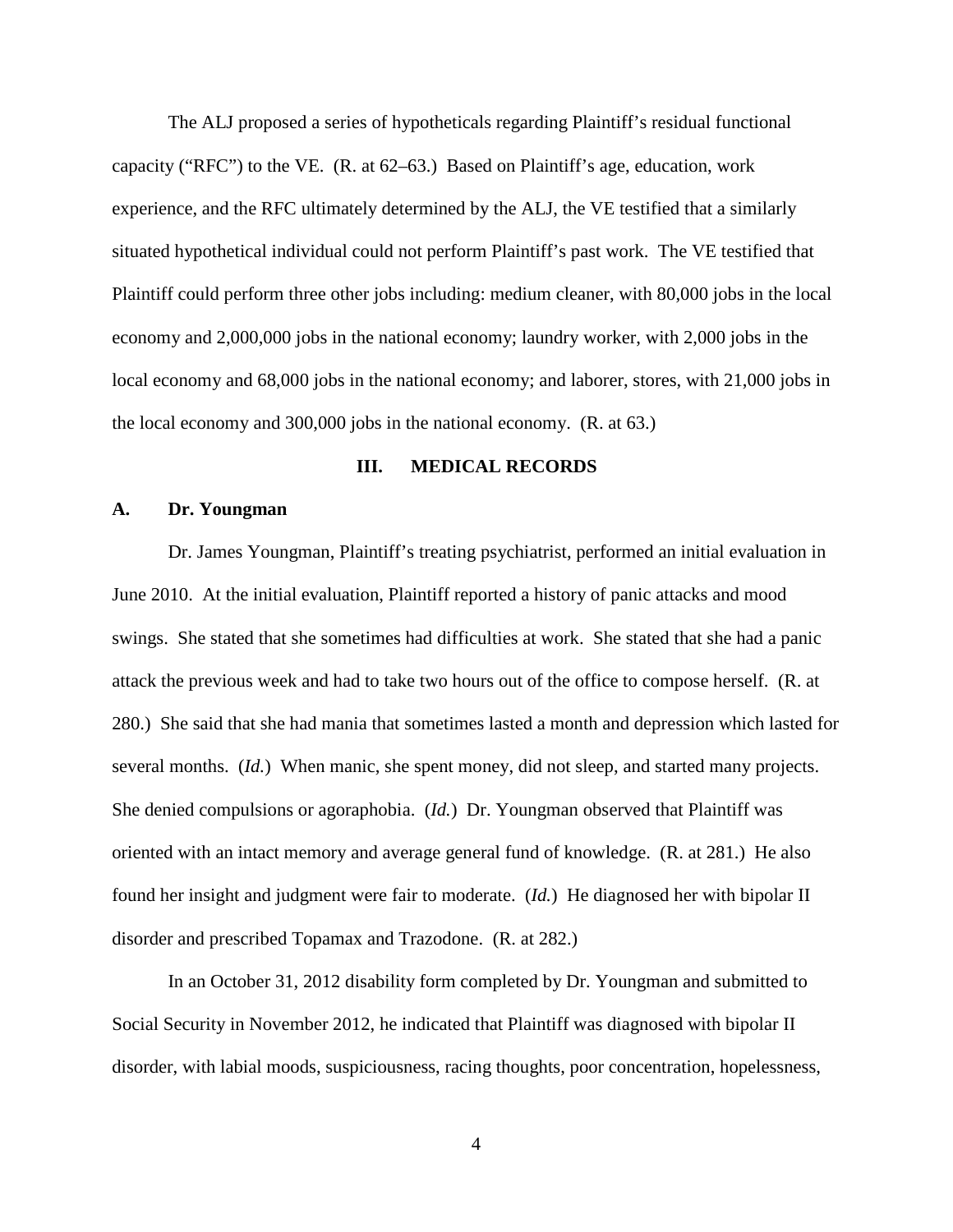decreased energy level, impulsivity, and poor judgment. (R. at 283.) He concluded that Plaintiff's ability to tolerate the stress of routine daily activity as well as work-place stress was very limited. (R. at 284.)

In March 2013, Dr. Youngman completed a second assessment form where he indicated that clinical examination revealed depressed mood, social withdrawal, decreased energy level, poor concentration, anhedonia, appetite changes, and hopelessness. (R. at 302.) He also indicated that Plaintiff had poor concentration and low self-esteem. (R. at 303.)

Plaintiff received treatment from Dr. Youngman from March 2013 through January 15, 2015. (R. at 335–38.) Dr. Youngman's treatment notes reflect Plaintiff's complaints of mood swings, concentration problems, and other symptoms of her mood disorder as well as her denial of any suicidal ideations. (*Id.*)

### **B. Dr. Hammerly**

On January 7, 2013, Plaintiff underwent a consultative examination with psychologist Mark Hammerly, Ph. D. (R. at 290–98.) Dr. Hammerly noted that Plaintiff drove herself to the appointment and that she exhibited normal concentration, attention, persistence, and pace during the exam. (R. at 290, 297–98.) At the appointment Plaintiff denied having problems with authority figures and reported that she had no problems getting along with people at her prior job. (R. at 292.) Plaintiff did, however, report problems with work speed, quality or understanding toward the end of her tenure due to bipolar concentration issues. (*Id.*) She reported that she shares most household duties with her husband, including dishes, laundry, cooking, housecleaning, and grocery shopping. (R. at 293.)

During her exam, Plaintiff was generally cooperative with Dr. Hammerly and made moderate eye contact throughout the appointment. (R. at 293.) He noted that Plaintiff's mood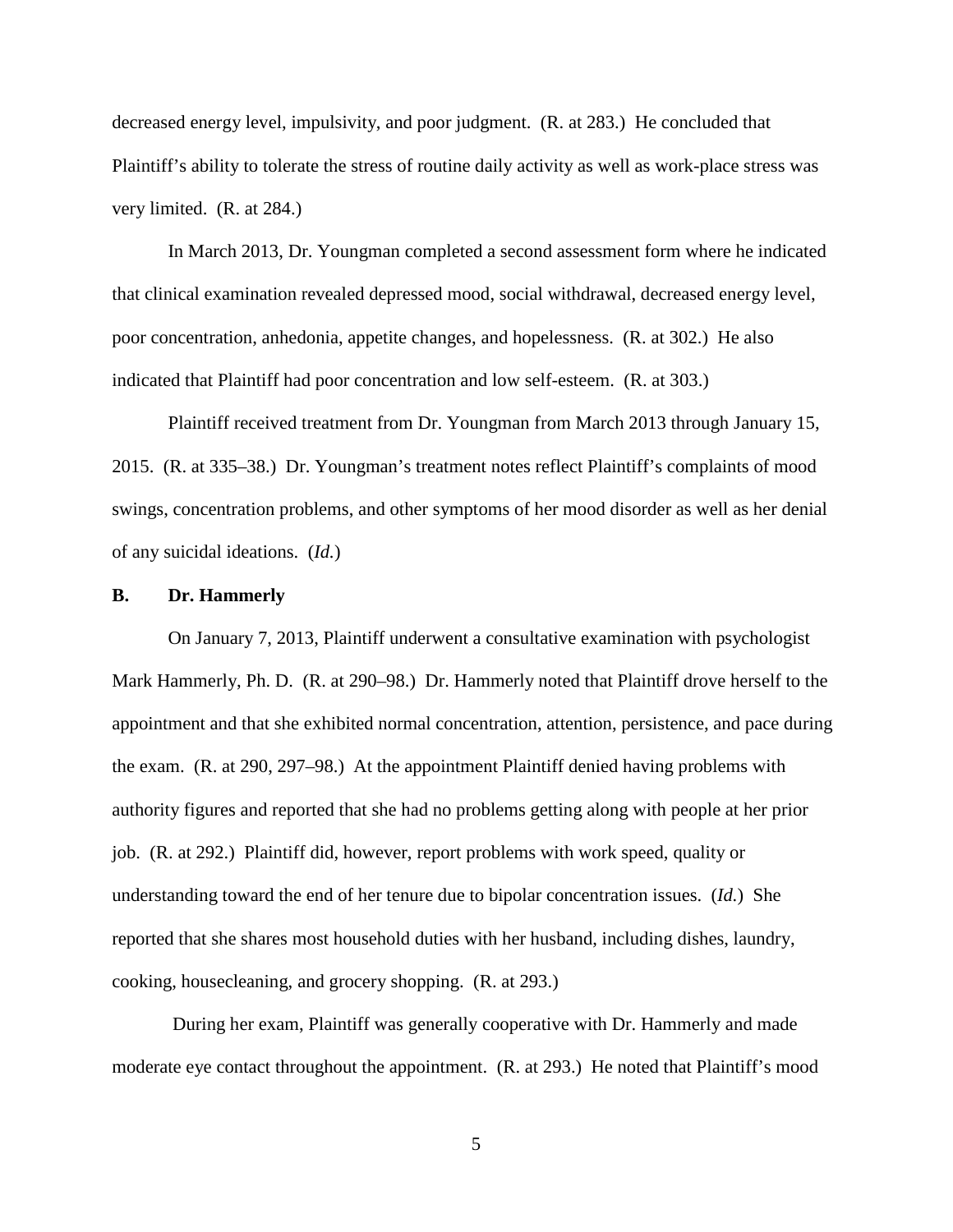was demoralized at times, that she exhibited mild psychomotor agitation, and that she did not display automatic signs of anxiety. (R. at 394.) He noted that Plaintiff "showed signs of fidgeting, but there were no signs of jittering, shaking, rocking, trembling, or other motormanifestations of anxiety during the interview. She did not sweat, hyperventilate, or otherwise display autonomic signs of anxiety. There was no hypervigilance and no outright fear displayed by the claimant." (R. at 294.) He further observed that Plaintiff's thought processes were coherent, goal-directed, and logical. (R. at 293.) Moreover, Dr. Hammerly found that Plaintiff exhibited "some signs of social phobia" but no hallucination, paranoia, delusions, panic attacks, or agoraphobia. (R. at 294.)

He diagnosed Plaintiff with bipolar disorder and social phobia. (R. at 295.) He also determined that Plaintiffs "has sufficient information, judgment, and common sense reasoning ability to live independently and to make important decisions concerning her future." (*Id.*) Dr. Hammerly further opined that Plaintiff would have difficulty sustaining employment dealing with the public; would have some significant trouble relating to supervisors and coworkers; and would be expected to respond in a less than appropriate manner to ordinary workplace pressures. (R. at 297–98.)

#### **C. State Agency Psychologists**

On January 17, 2013, State agency reviewer Melanie Bergsten, Ph. D., reviewed Plaintiff's record and determined that her statements were generally consistent with the totality of the evidence. (R. at 74.) Dr. Bergsten gave great weight to the 2012 conclusions of Dr. Youngman and the January 2013 opinions of Dr. Hammerly. (R. at 75.) Among other findings, Dr. Bergsten concluded that Plaintiff experienced significant limitations in the area of social interactions, and that she would be able to "relate to a few familiar others on a superficial basis."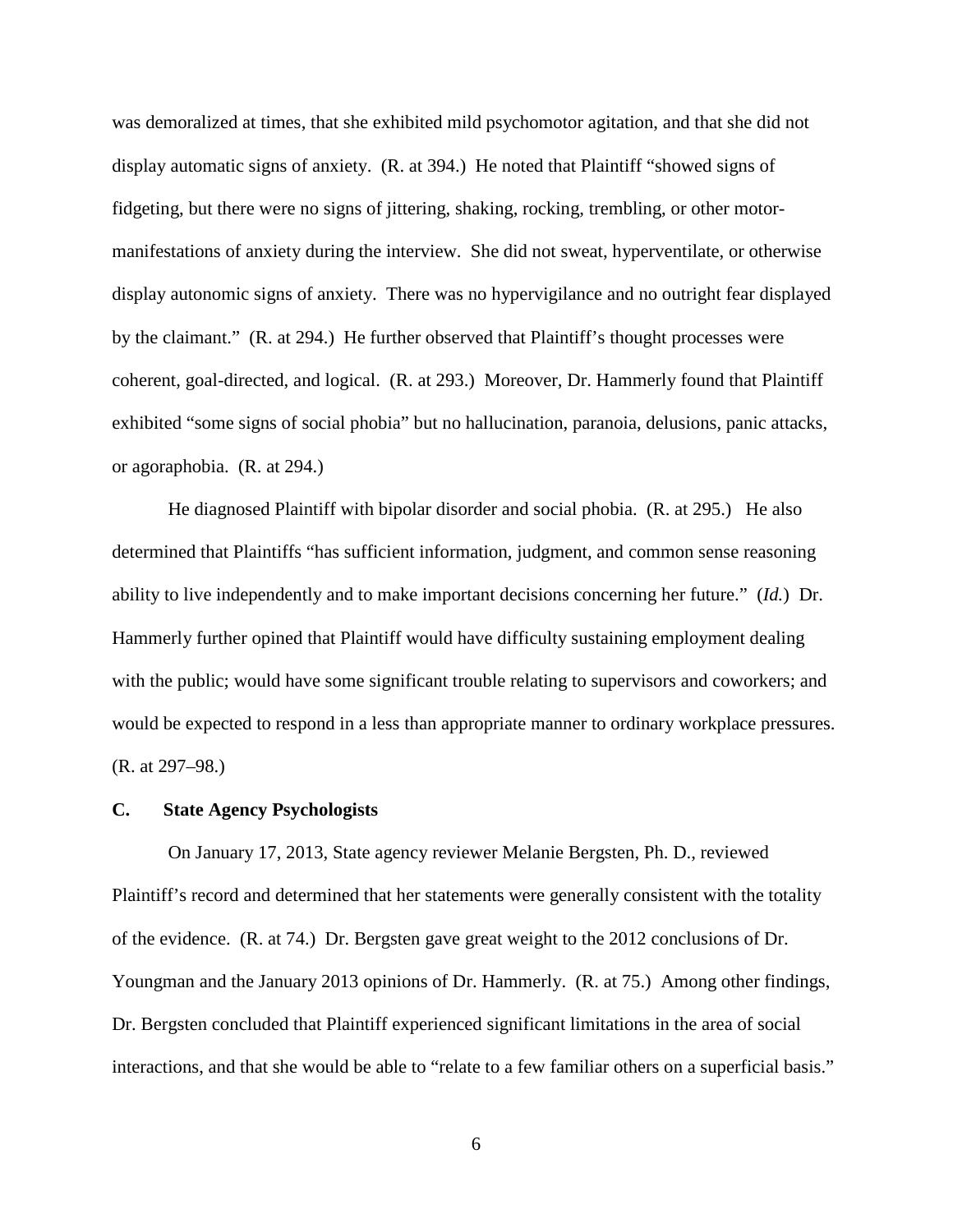Moreover, she also concluded that Plaintiff suffered from limitations in the area of adaptation but that she would be able to perform work related tasks in situations where the duties are relatively static and changes can be explained. (R. at 78.)

 On April 5, 2013, in connection with Plaintiff's request for reconsideration, a second State agency reviewer, Dr. Deryck Richardson, Ph. D., considered the contents of Plaintiff's medical file. (R. at 88.) Dr. Richardson similarly found Plaintiff's statements generally consistent with the totality of the evidence. (*Id.*) Dr. Richardson noted that Plaintiff "exhibits suspiciousness and depression and is noted to be asocial outside of family interactions. Claimant is able to related to a few familiar others on a superficial and infrequent basis. Contacts with the general public are precluded." (R. at 92.) Identical to Dr. Bergsten, Dr. Richardson further concluded that Plaintiff is able to perform work related tasks in situations where duties are relatively static and changes can be explained. (*Id.*)

# **IV. ADMINISTRATIVE DECISION**

On August 27, 2014, the ALJ issued his decision. (R. at 22–36.) At step one of the sequential evaluation process,  $1$  the ALJ found that Plaintiff had not engaged in substantially

<span id="page-6-0"></span> $\overline{a}$ <sup>1</sup> Social Security Regulations require ALJs to resolve a disability claim through a five-step sequential evaluation of the evidence. *See* 20 C.F.R. §416.920(a)(4). Although a dispositive finding at any step terminates the ALJ's review, *see Colvin v. Barnhart*, 475 F.3d 727, 730 (6th Cir. 2007), if fully considered, the sequential review considers and answers five questions:

 <sup>1.</sup> Is the claimant engaged in substantial gainful activity?

 <sup>2.</sup> Does the claimant suffer from one or more severe impairments?

 <sup>3.</sup> Do the claimant's severe impairments, alone or in combination, meet or equal the criteria of an impairment set forth in the Commissioner's Listing of Impairments, 20 C.F.R. Subpart P, Appendix 1?

 <sup>4.</sup> Considering the claimant's residual functional capacity, can the claimant perform his or her past relevant work?

 <sup>5.</sup> Considering the claimant's age, education, past work experience, and residual functional capacity, can the claimant perform other work available in the national economy?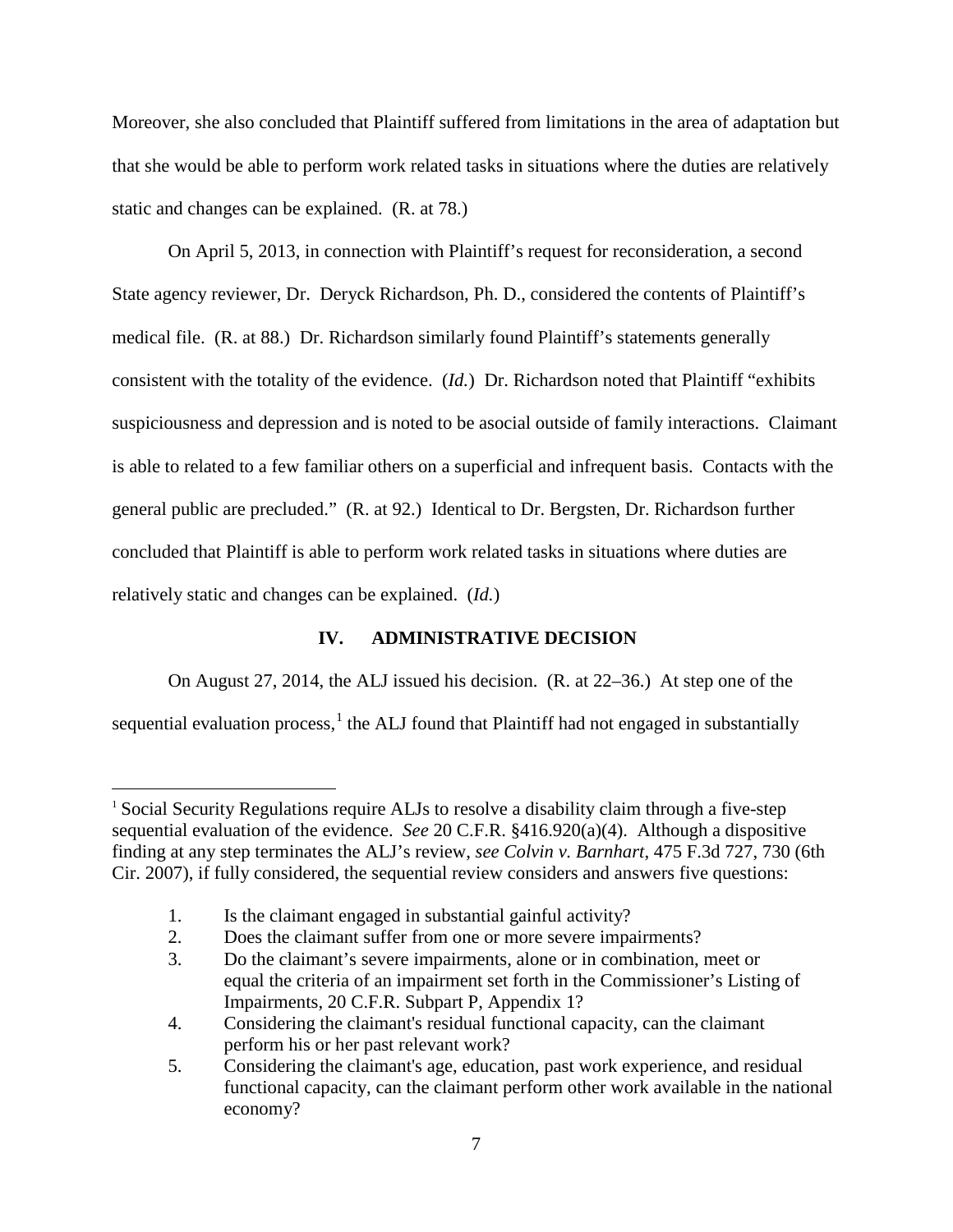gainful activity since June 29, 2012, the alleged onset date of disability. (R. at 24.) The ALJ

found that Plaintiff had the severe impairments of obesity, bipolar disorder, and social phobia.

(*Id.*) He further found that Plaintiff did not have an impairment or combination of impairments

that met or medically equaled one of the listed impairments described in 20 C.F.R. Part 404,

Subpart P. Appendix 1. (R. at 25.)

At step four of the sequential process, the ALJ set forth Plaintiff's RFC as follows:

After careful consideration of the entire record, the undersigned finds that the claimant has the residual functional capacity to perform medium work as defined in 20 CFR 404.1567(c) except that she can occasionally stoop, crouch, and climb ladders, ropes, and scaffolds. She is able to work in a low stress environment, defined as an environment without high production quotas such as piecework or assembly line work, and with no strict time requirements, arbitration, negotiation confrontation, directing the work of, or being responsible for safety of others. She can perform work that involves no more than occasional interaction with supervisors, coworkers, and the general public on trivial matters, defined as dispensing and sharing factual information that is not likely to generate an adversarial setting.

(R. at 28.) In reaching this determination, the ALJ gave Dr. Hammerly's opinion "significant

weight" while giving Dr. Youngman's opinion "partial weight." The ALJ reasoned that Dr.

Youngman's opinion only merited partial weight even though he was Plaintiff's treating

physician:

 $\overline{a}$ 

Dr. Youngman appears to be a treating source within the meaning of 20 CFR § 416.927. The opinion of a treating source is entitled to controlling weight where it is well supported by and not inconsistent with objective clinical and laboratory findings (Social security Ruling 96-2p). However, this assessment is not entitled to that degree of probative consideration for multiple reasons. First, the doctor does not provide sufficient clinical and laboratory data to support his conclusion. He does not provide a detailed function-by-function analysis that demonstrates the inability to perform any type of gainful activity. His opinion appears to be limited to the claimant's subjective report of her symptoms rather than to his own

*See* 20 C.F.R. §416.920(a)(4); *see also Henley v. Astrue*, 573 F.3d 263, 264 (6th Cir. 2009); *Foster v. Halter*, 279 F.3d 348, 354 (6th Cir. 2001).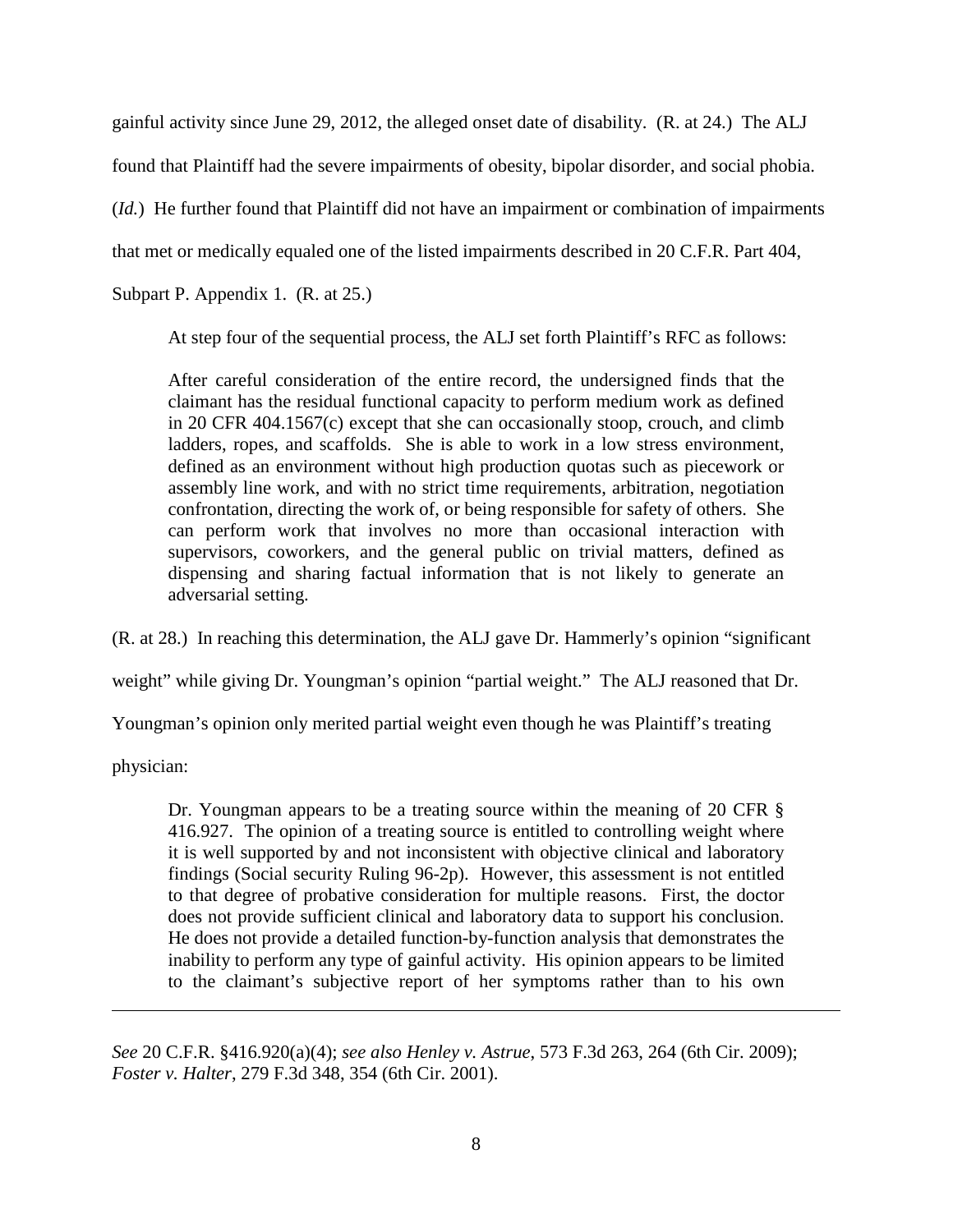observations and objective data. This report is given partial weight, although his opinion that the claimant has reduced stress tolerance has been accommodated in the above described residual functional capacity.

(R. at 31.)

The ALJ noted that at the hearing, Plaintiff's "speech was clear, her tone normal, and her thought processes appeared to be coherent, goal directed, and logical." (R. at 32.) The ALJ found that Plaintiff showed signs of mild psychomotor agitation in the form of fidgeting but that there "were no other manifestations of anxiety." (*Id.*) In fact, the ALJ points out that Plaintiff "denied panic attacks or agoraphobia, but did report symptoms of social phobia." (*Id.*)

The ALJ gave Dr. Hammerly's opinion significant weight. Dr. Hammerly provided diagnoses of bipolar disorder and social phobia. (R. at 32.) While giving Dr. Hammerly's opinion significant weight, he never-the-less found, "in considering the record as whole the undersigned finds that the claimant would be able to perform low stress work requiring only occasional contact with others on trivial matters . . . [a]lthough his opinion is the result of his own observations, psychometric testing, a clinical interview, and a mental status evaluation it is only based on one time examination and relief primarily on claimant's subjective complaints which I have found to be only generally credible . . . ." (*Id.*)

The ALJ noted that the limitations he assessed "generally adopt the opinions of the State of Ohio Bureau of Disability Determination ("BDD") physicians and psychologists", whose opinions he gave significant weight. He reasoned that those opinions were "based on objective signs and findings, consistent with the credible portion of activities and daily living evidence, and not contradicted by any treating source shown to be familiar with SSA and occupational standards. They are consistent with and well supported by the evidence of the record as a whole." *(Id.)* The ALJ, however, did not accept all limitations suggested by the BDD physicians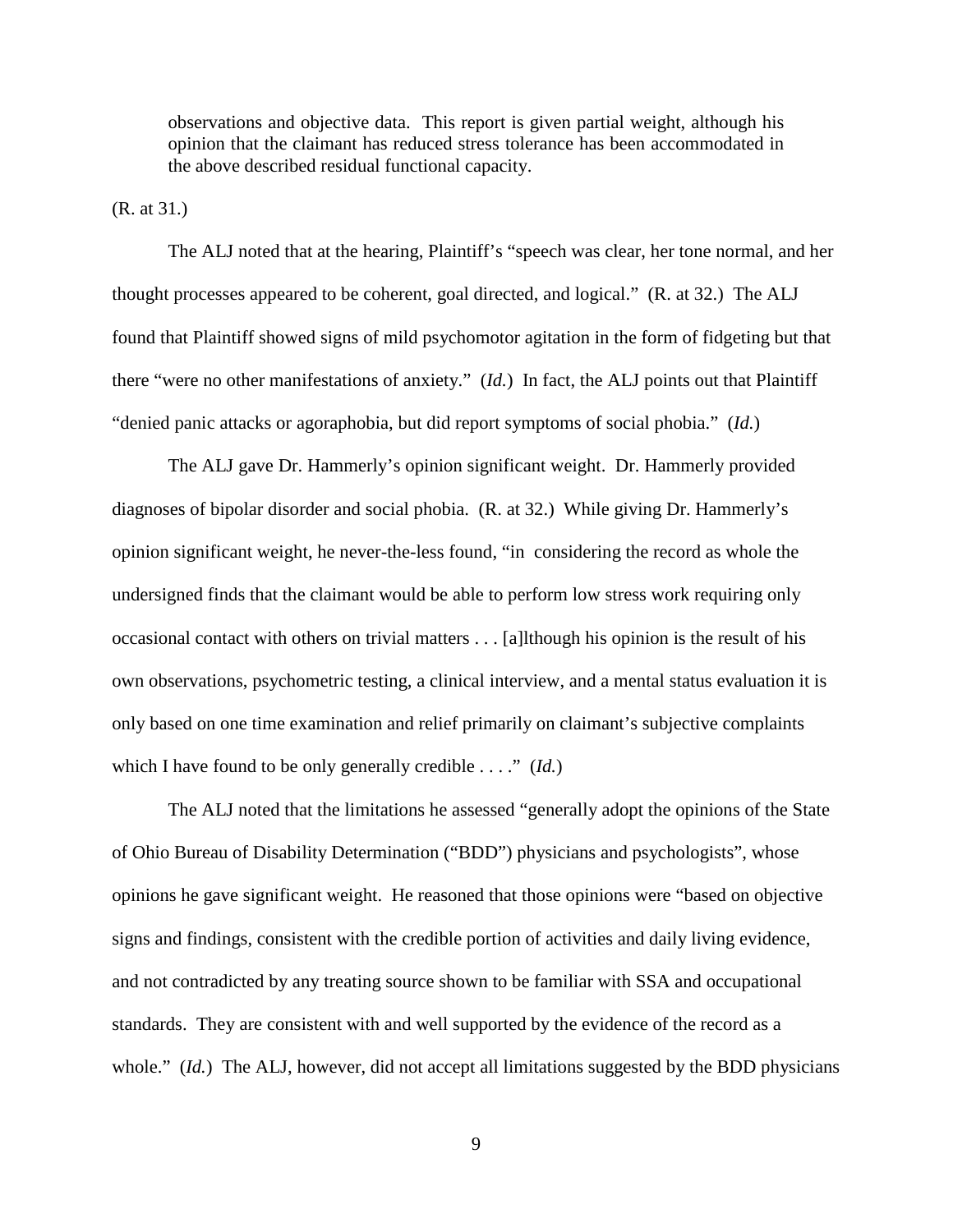and psychologists. For example, the ALJ determined that the limitation precluding Plaintiff from interacting with the general public, identified by the BDD psychologists, was not supported by the record. "In addition, the psychological experts identified a limitation precluding the claimant from interacting with the general public, which is not supported by the claimant's sparse psychiatric evidence, her ability to shop in stores, her presentation at medical and psychiatric appointments, and her reported ability to eat at restaurants with her family." Moreover, the ALJ noted that there was no evidence that Plaintiff had ever been treated for or diagnosed with posttraumatic stress disorder, nor is there evidence of panic attacks of the frequency and severity to which the Plaintiff testified. The ALJ left the record open for two weeks after Plaintiff's hearing in order to allow her to obtain and submit more recent psychiatric records. He noted in his decision that no additional records were submitted. (R. at 33–34.)

#### **V. STANDARD OF REVIEW**

When reviewing a case under the Social Security Act, the Court "must affirm the Commissioner's decision if it 'is supported by substantial evidence and was made pursuant to proper legal standards.'" *Rabbers v. Comm'r of Soc. Sec.*, 582 F.3d 647, 651 (6th Cir. at 2009) (quoting *Rogers v. Comm'r of Soc. Sec.*, 486 F.3d 234, 241 (6th Cir. at 2007)); *see also* 42 U.S.C. § 405(g) ("[t]he findings of the Commissioner of Social Security as to any fact, if supported by substantial evidence, shall be conclusive . . . ."). Under this standard, "substantial evidence is defined as 'more than a scintilla of evidence but less than a preponderance; it is such relevant evidence as a reasonable mind might accept as adequate to support a conclusion.'" *Rogers*, 486 F.3d at 241 (quoting *Cutlip v. Sec'y of Health & Human Servs.*, 25 F.3d 284, 286 (6th Cir. 1994)).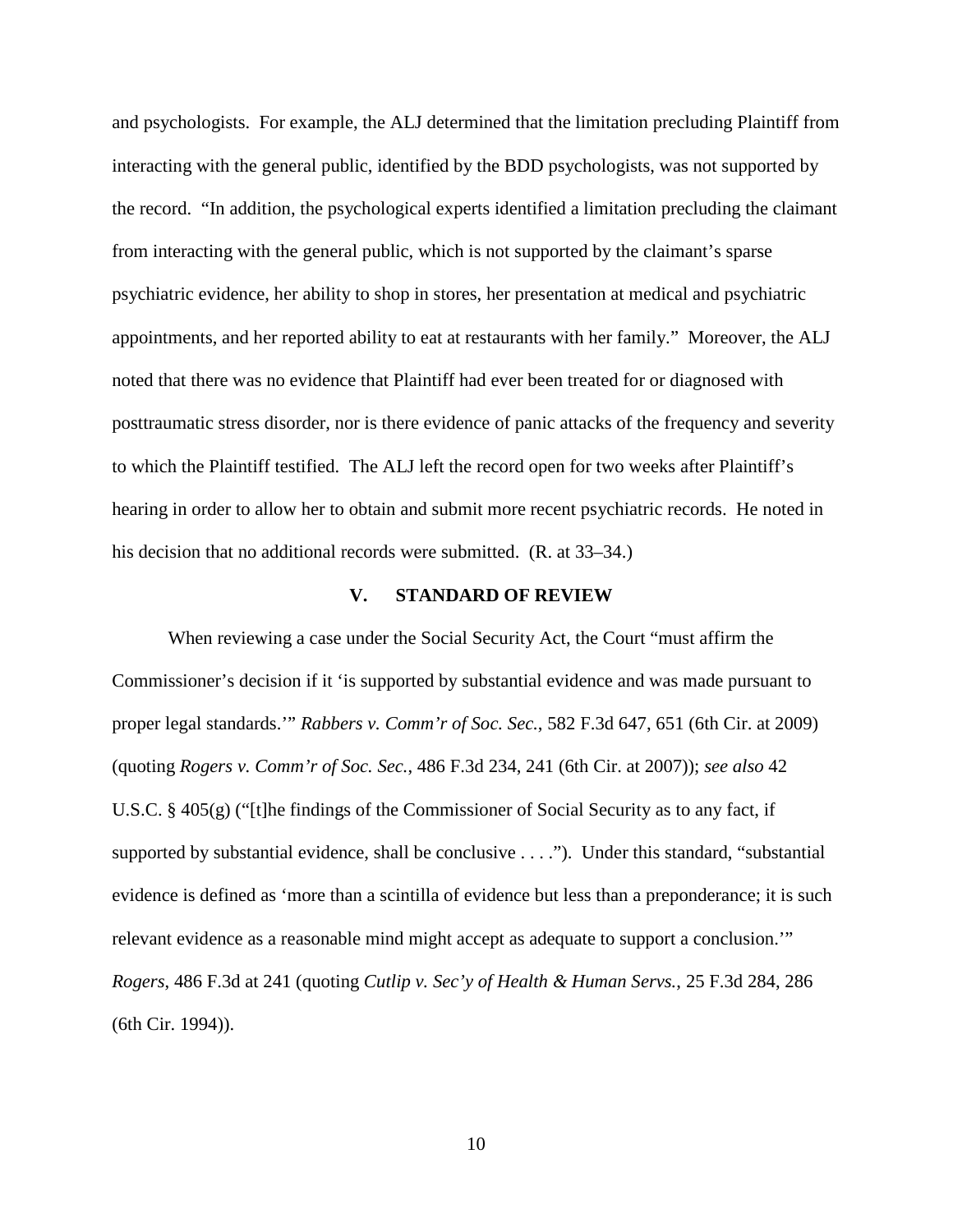Although the substantial evidence standard is deferential, it is not trivial. The Court must "take into account whatever in the record fairly detracts from [the] weight" of the Commissioner's decision. *TNS, Inc. v. NLRB*, 296 F.3d 384, 395 (6th Cir. 2002) (quoting *Universal Camera Corp. v. NLRB*, 340 U.S. 474, 487 (1951)). Nevertheless, "if substantial evidence supports the ALJ's decision, this Court defers to that finding 'even if there is substantial evidence in the record that would have supported an opposite conclusion.'" *Blakley v. Comm'r of Soc. Sec.*, 581 F.3d 399, 406 (quoting *Key v. Callahan*, 109 F.3d 270, 273 (6th Cir. 1997)).

Finally, even if the ALJ's decision meets the substantial evidence standard, "a decision of the Commissioner will not be upheld where the SSA fails to follow its own regulations and where that error prejudices a claimant on the merits or deprives the claimant of a substantial right." *Rabbers*, 582 F.3d at 651 (quoting *Bowen v. Comm'r of Soc. Sec.*, 478 F.3d 742, 746 (6th Cir. 2007)).

### **VI. ANALYSIS**

In her Statement of Errors, Plaintiff argues that the ALJ's treatment of various psychological opinions fails to follow regulatory guidelines and is not supported by substantial evidence; and she also maintains that the ALJ failed to assess Plaintiff's credibility as required by the regulations. (*see* SOE.)

#### **A. ALJ's Treatment of Psychological Opinions is Supported by Substantial Evidence**

In her first assignment of error, Plaintiff argues that the ALJ impermissibly evaluated and weighed the opinions of Dr. Youngman and Dr. Hammerly, as well as those offered by the BDD Psychiatrists.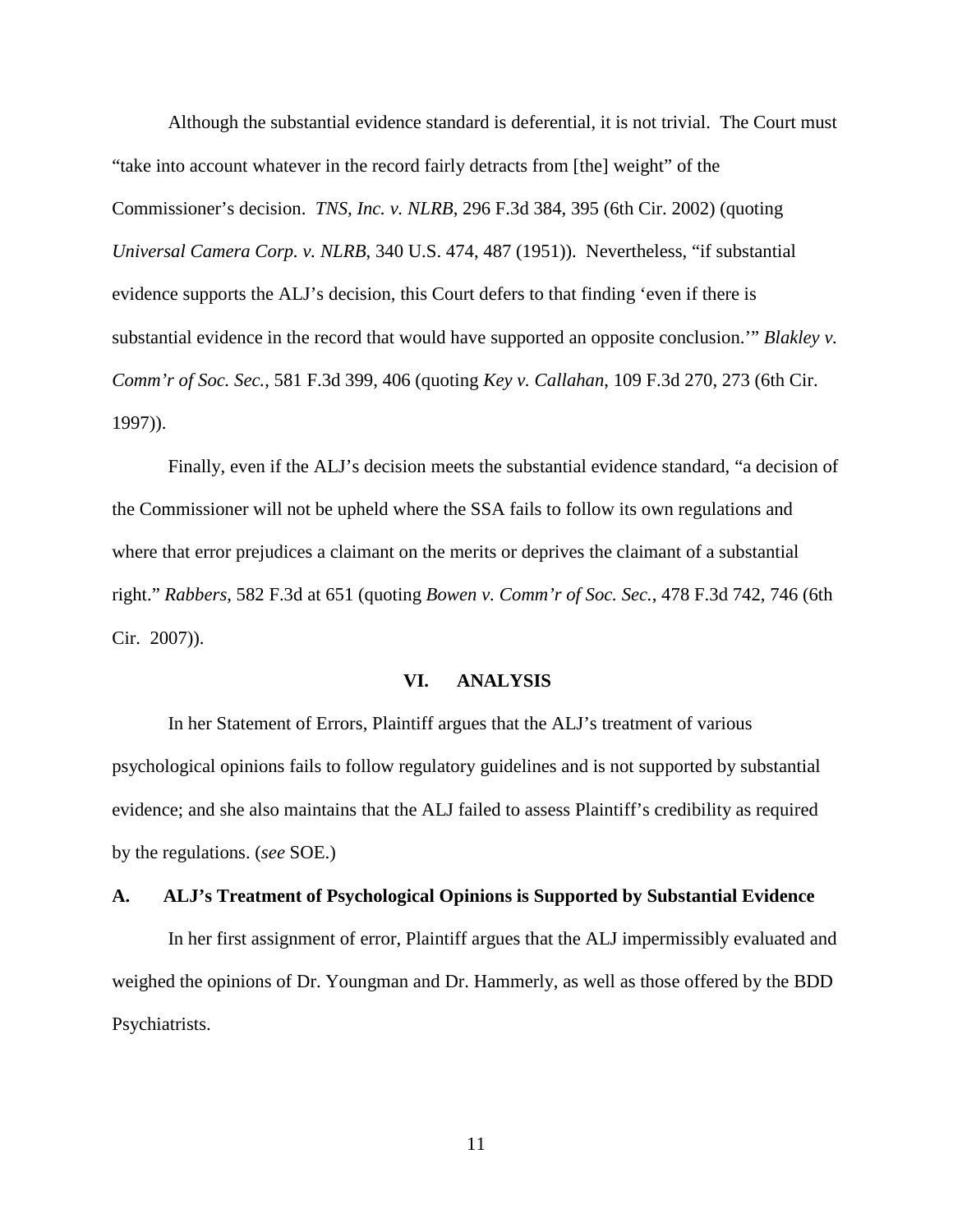An ALJ is required to "evaluate every medical opinion" against a variety of factors,

including the nature of the treatment relationship, the supporting medical basis for the opinion, and the overall consistency with the record as a whole. 20 C.F.R.  $\S$  404.1527(d) and 416.927; *Norris v. Comm'r of Soc. Sec.*, 461 Fed. App'x 433, 438-39 (6th Cir. 2012). An opinion from a treating source is "'accorded the most deference by the SSA' because of the 'ongoing treatment relationship' between the patient and the opining physician." *Id.* (quoting *Smith v. Comm'r of Soc. Sec.*, 482 F.3d 873, 875 (6th Cir. 2007)). Non-treating sources who physically examine a claimant but who do not have or did not have an ongoing treatment relationship with the claimant fall next along the continuum in terms of weight. *Id.* (citing *Smith*, 482 F.3d at 875). Finally, a non-examining source who provides an opinion "based solely on the review of the patient's existing medical records [] is afforded the least deference." *Id.* (citing *Smith*, 482 F.3d at 875); *see also Gayheart v. Comm'r of Soc. Sec.*, 710 F.3d 365, 376 (6th Cir. 2013) ("As a general matter, an opinion from a medical source who has examined a claimant is given more weight than that from a source who has not performed an examination.").

To qualify as a treating source, a physician must have "examined the claimant . . . [and have] an 'ongoing treatment relationship' with [the claimant] consistent with accepted medical practice." *Smith v. Comm'r of Soc. Sec.*, 482 F.3d 873, 875 (6th Cir. 2007) (quoting 20 C.F.R. § 404.1502). If the treating physician's opinion is "well-supported by medically acceptable clinical and laboratory diagnostic techniques and is not inconsistent with other substantial evidence in [the claimant's] case record, [the ALJ] will give it controlling weight." 20 C.F.R. §§ 404.1527(d)(2), 416.927(d)(2).

 Even if the ALJ does not afford controlling weight to a treating physician's opinion, the ALJ must still meet certain procedural requirements. *Wilson v. Comm'r of Soc. Sec.*, 378 F.3d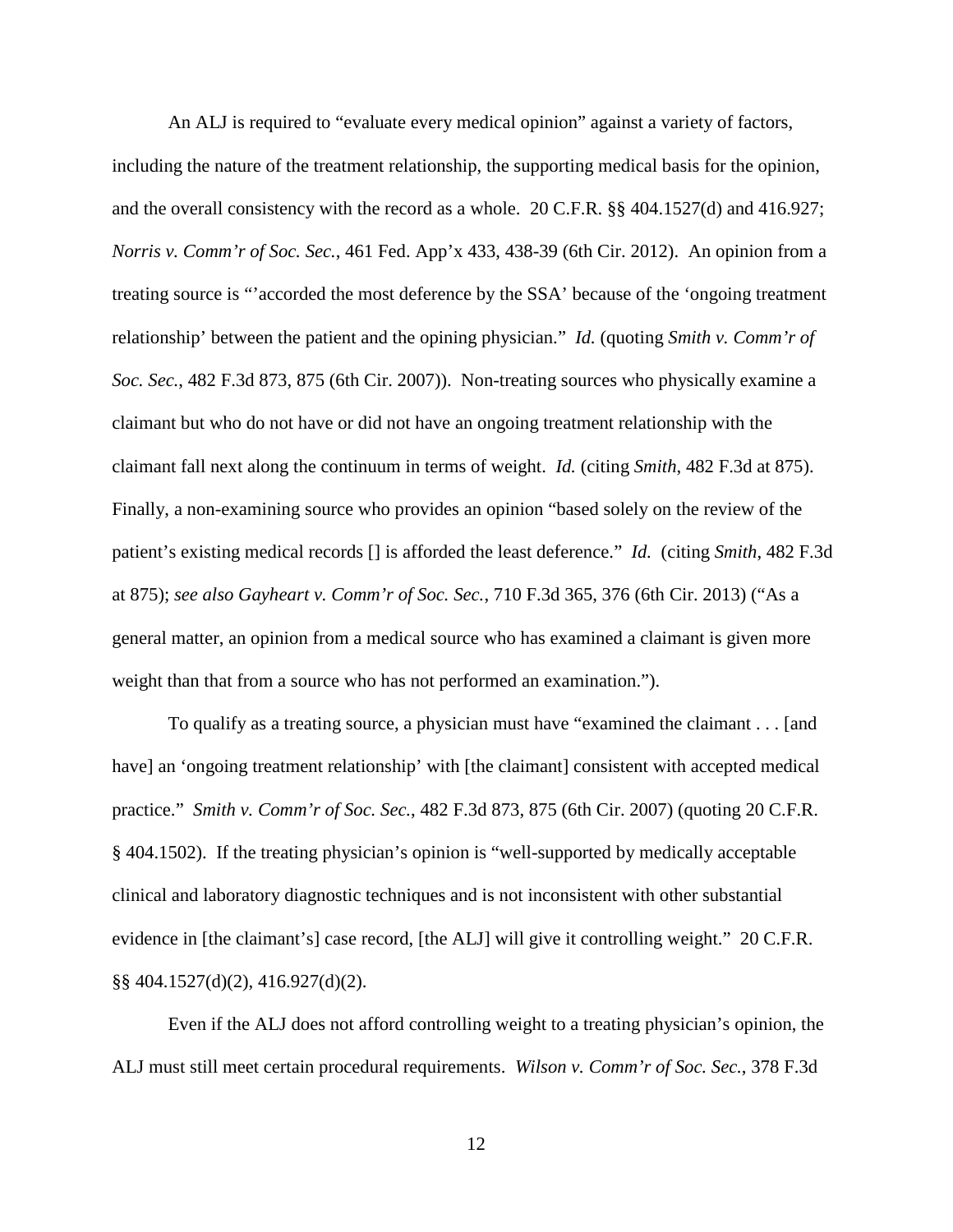541, 544 (6th Cir. 2004). Specifically, if an ALJ does not give a treating source's opinion

controlling weight:

[A]n ALJ must apply certain factors—namely, the length of the treatment relationship and the frequency of examination, the nature and extent of the treatment relationship, supportability of the opinion, consistency of the opinion with the record as a whole, and the specialization of the treating source—in determining what weight to give the opinion.

*Id.* Furthermore, an ALJ must "always give good reasons in [the ALJ's] notice of determination

or decision for the weight [the ALJ] give[s] [the claimaint's] treating source's opinion." 20

C.F.R. §§ 404.1527(d)(2); 404.927(d)(2). The United States Court of Appeals for the Sixth

Circuit has stressed the importance of the good-reason requirement:

"The requirement of reason-giving exists, in part, to let claimants understand the disposition of their cases," particularly in situations where a claimant knows that his physician has deemed him disabled and therefore "might be especially bewildered when told by an administrative bureaucracy that she is not, unless some reason for the agency's decision is supplied." *Snell v. Apfel*, 177 F.3d 128, 134 (2d Cir. 1999). The requirement also ensures that the ALJ applies the treating physician rule and permits meaningful review of the ALJ's application of the rule. *See Halloran v. Barnhart*, 362 F.3d 28, 32–33 (2d Cir. 2004).

*Wilson*, 378 F.3d at 544–45. Thus, the reason-giving requirement is "particularly important

when the treating physician has diagnosed the claimant as disabled." *Germany-Johnson v.* 

*Comm'r of Soc. Sec.*, 313 F. App'x 771, 777 (6th Cir. 2008) (citing *Rogers*, 486 F.3d at 242).

There is no requirement, however, that the ALJ "expressly" consider each of the *Wilson* factors

within the written decision. *See Tilley v. Comm'r of Soc. Sec*., 394 F. App'x 216, 222 (6th Cir.

2010) (indicating that, under *Blakley* and the good reason rule, an ALJ is not required to

explicitly address all of the six factors within 20 C.F.R.  $\S$  404.1527(c)(2) for weighing medical

opinion evidence within the written decision).

 Regardless of the source of a medical opinion, in weighing the opinion, the ALJ must apply the factors set forth in 20 C.F.R. § 416.927(c), including the examining and treatment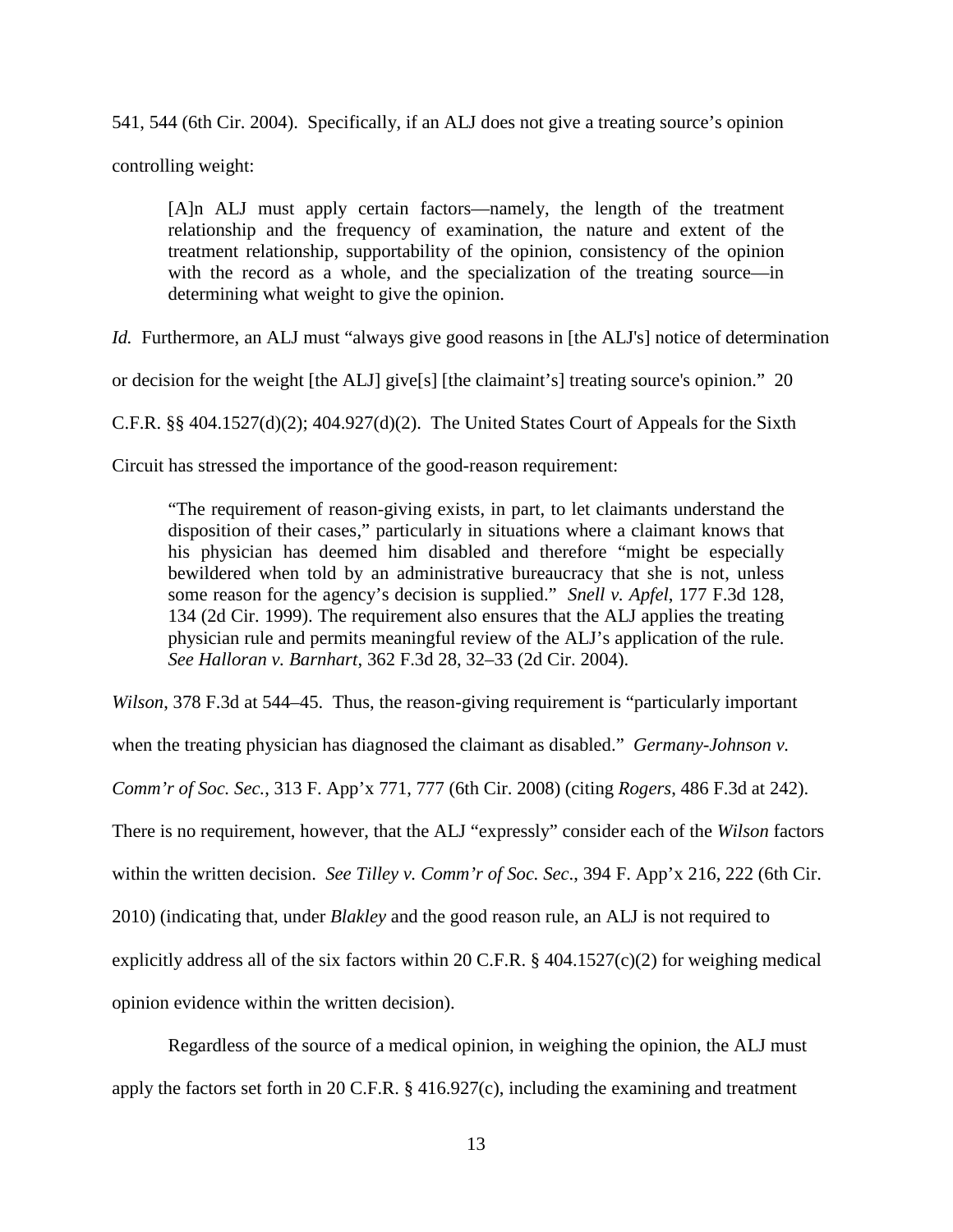relationship, supportability of the opinion, consistency of the opinion with the record as a whole, and the specialization of the source. In addition, the regulations provide that where, as here, the ALJ does not assign controlling weight to the claimant's treating physician, he or she must explain the weight assigned to the opinions of the medical sources:

Unless a treating source's opinion is given controlling weight, the administrative law judge must explain in the decision the weight given to the opinions of a State agency medical or psychological consultant or other program physician, psychologist, or other medical specialist, as the administrative law judge must do for any opinions from treating sources, nontreating sources, and other nonexamining sources who do not work for us.

20 C.F.R.  $\S$  416.927(e)(2)(ii). Where an ALJ's opinion satisfies the goal of  $\S$  416.927 and is otherwise supported by substantial evidence, the failure to explicitly provide the weight assigned is harmless. *See, e.g.*, *Pasco v. Comm'r of Soc. Sec.,* 137 F. App'x 828, 839 (6th Cir. 2005) (harmless error where the ALJ failed to mention or weigh the report of consultative neurologist who only evaluated plaintiff once and was not a treating source); *Dykes v. Barnhart*, 112 F. App'x 463, 467–69 (6th Cir. 2004) (failure to discuss or weigh opinion of consultative examiner was harmless error); *cf. Friend*, 375 F. App'x at 551 (explaining that the treating physician rule "is not a procrustean bed, requiring an arbitrary conformity at all times. If the ALJ's opinion permits the claimant and a reviewing court a clear understanding of the reasons for the weight given a treating physician's opinion, strict compliance with the rule may sometimes be excused.").

Finally, the Commissioner reserves the power to decide certain issues, such as a claimant's residual functional capacity. 20 C.F.R. § 404.1527(d). Although the ALJ will consider opinions of treating physicians "on the nature and severity of your impairment(s)," opinions on issues reserved to the Commissioner are generally not entitled to special significance. 20 C.F.R. § 404.1527(d); *Bass v. McMahon*, 499 F.3d 506, 511 (6th Cir. 2007).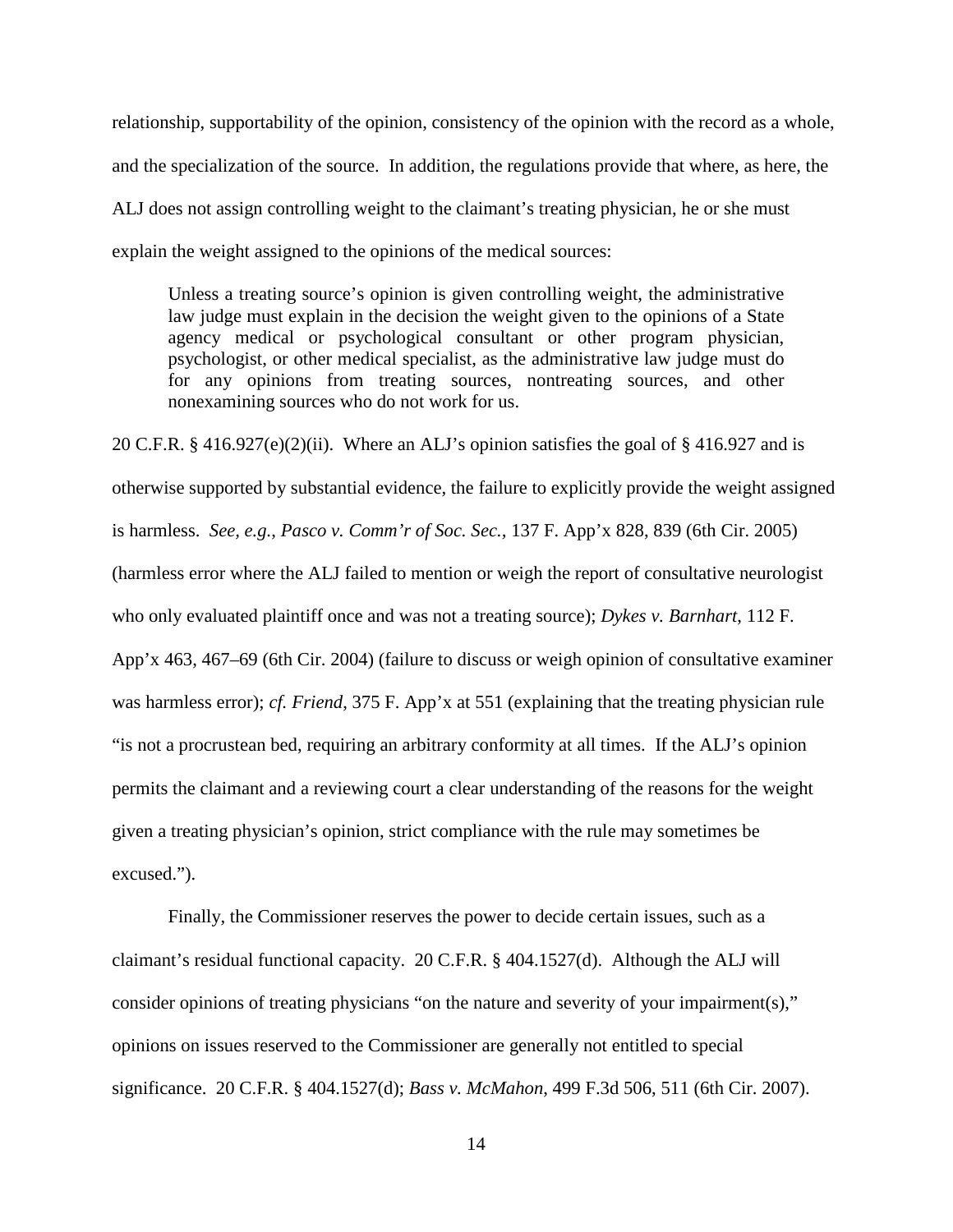### **1. Dr. Youngman's Opinion**

 Applied here, the Undersigned finds that the ALJ did not err in his consideration and weighing of the medical sources' opinions. To begin, the ALJ recognized Dr. Youngman as Plaintiff's treating psychiatrist, but assigned his opinions "partial weight" based on inconsistencies in the record and Dr. Youngman's own treatment notes, as well as a lack of objective medical evidence to support his opinion. (R. at 31.)

 The Undersigned finds that the ALJ's determination to assign only partial weight to Dr. Youngman's opinion is supported by substantial evidence. For instance, as the ALJ recognized, there are inconsistencies between the opinion and his treatment records. Dr. Youngman identified extreme limitations in his April 2014 questionnaire, stating that he considered Plaintiff to be permanently disabled, but that she could manage benefits for her own interest. *Gaskin v. Comm'r of Soc. Sec.*, 280 F. App'x 472, 475 (6th Cir. 2008) (finding that when the combination of treating sources' own notes, findings by a neurologist, and other examining physicians contradict those of the treating source, the treating source opinion is inconsistent with substantial evidence in the case record and not entitled to controlling weight). Further, Dr. Youngman's report of Plaintiff's medication revealed no changes from the previous year, which was inconsistent with his report of significantly worsened symptoms. These inconsistencies provide good reasons to allocate less than controlling weight to the treating physician's opinion. *See Gault v. Comm'r of Soc. Sec.*, 535 F. App'x 495, 496 (6th Cir. 2013) (holding that the ALJ properly evaluated the physician's opinion where the degree of the opined limitations was inconsistent with the claimant's benign clinical examinations, conservative course of treatment, and daily activities).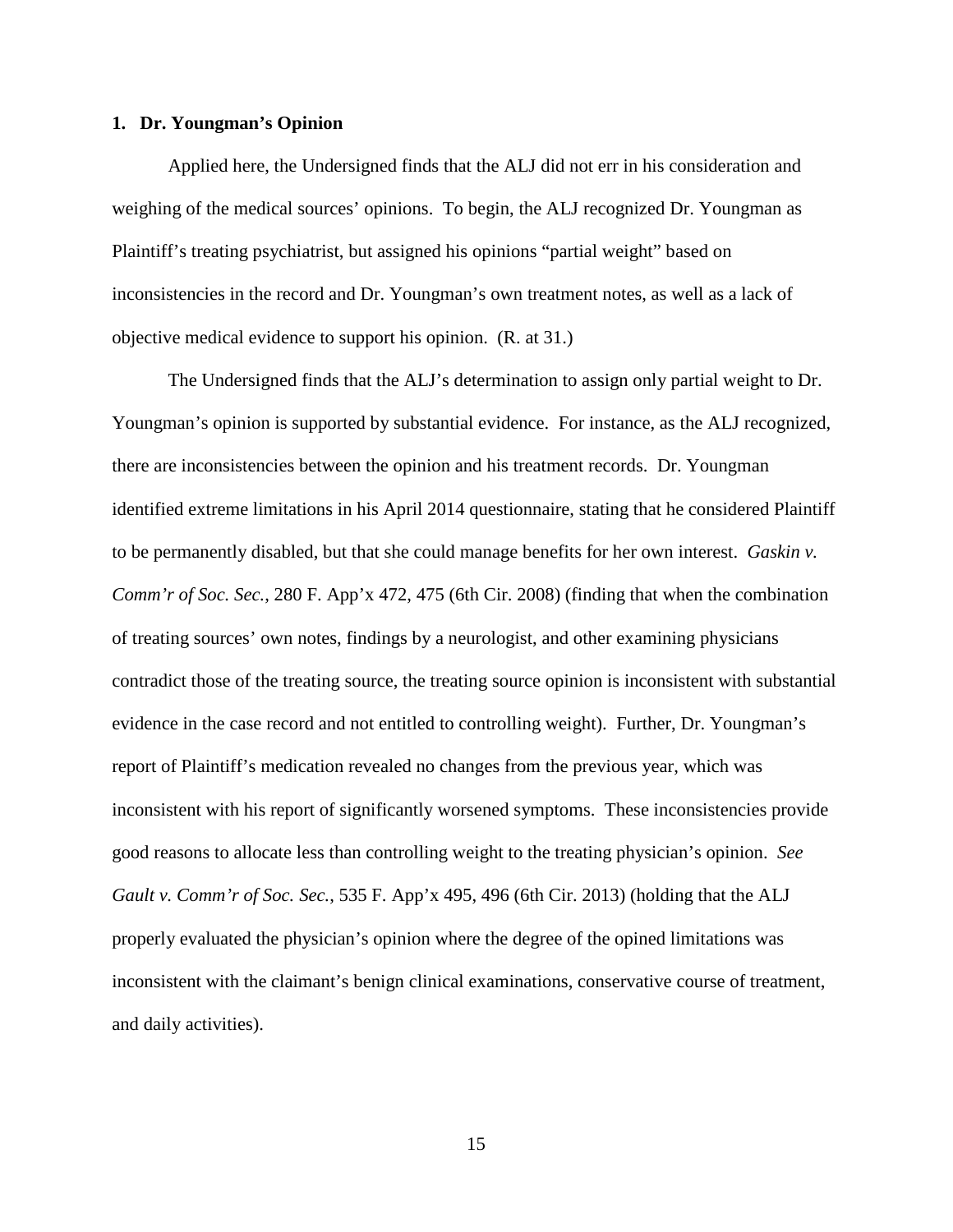### **2. Dr. Hammerly**

 Plaintiff also contends that the ALJ improperly weighed Dr. Hammerly's opinions reasoning that "the ALJ's apparent rejection of those work-preclusive portions of Dr. Hammerly's opinion was the result of his own observations, psychometric testing, a clinical interview, and a mental status evaluation. (Pl.'s Statement of Errors at 11.)

 The ALJ gave Dr. Hammerly's opinion significant weight, but did not accept all of the limitations Dr. Hammerly suggested, including his opinion that Plaintiff would have significantly decreased success in withstanding the daily stress of work and relating to coworkers and supervisors. (R. at 32.) The determination is supported by substantial evidence. Consistency with the record is a relevant factor in evaluating a medical opinion. *See* 20 C.F.R. § 404.1527(c)(4) ("Generally, the more consistent an opinion is with the record as a whole, the more weight we will give that opinion."). Such limitations are inconsistent with Plaintiff's statements to Dr. Hammerly, including her reports that she had no problems getting along with others at her last job and denied problems with authority figures. (R. at 32, 292.) The ALJ properly factored in Dr. Hammerly's treating relationship with Plaintiff, including the fact that Dr. Hammerly only examined Plaintiff one time, was not a treating physician, and in large part relied on Plaintiff's subjective statements. (R. at 32.) *Wilson*, 378 F.3d at 544 (in determining what weight to give a treating source opinion, the ALJ must weigh certain factors including the length of the treating relationship and frequency of examination).

Plaintiff cites *Keeton v. Comm'r of Soc. Sec.*, 583 F. App'x 515, 526 (6th Cir. 2014), to support her contention that the ALJ improperly rejected Dr. Hammerly's opinions because he purportedly relied on her subjective complaints. (Pl.'s Statement of Errors at 11–12.) *Keeton* however, is clearly distinguishable here. In *Keeton*, the court reasoned that the ALJ could not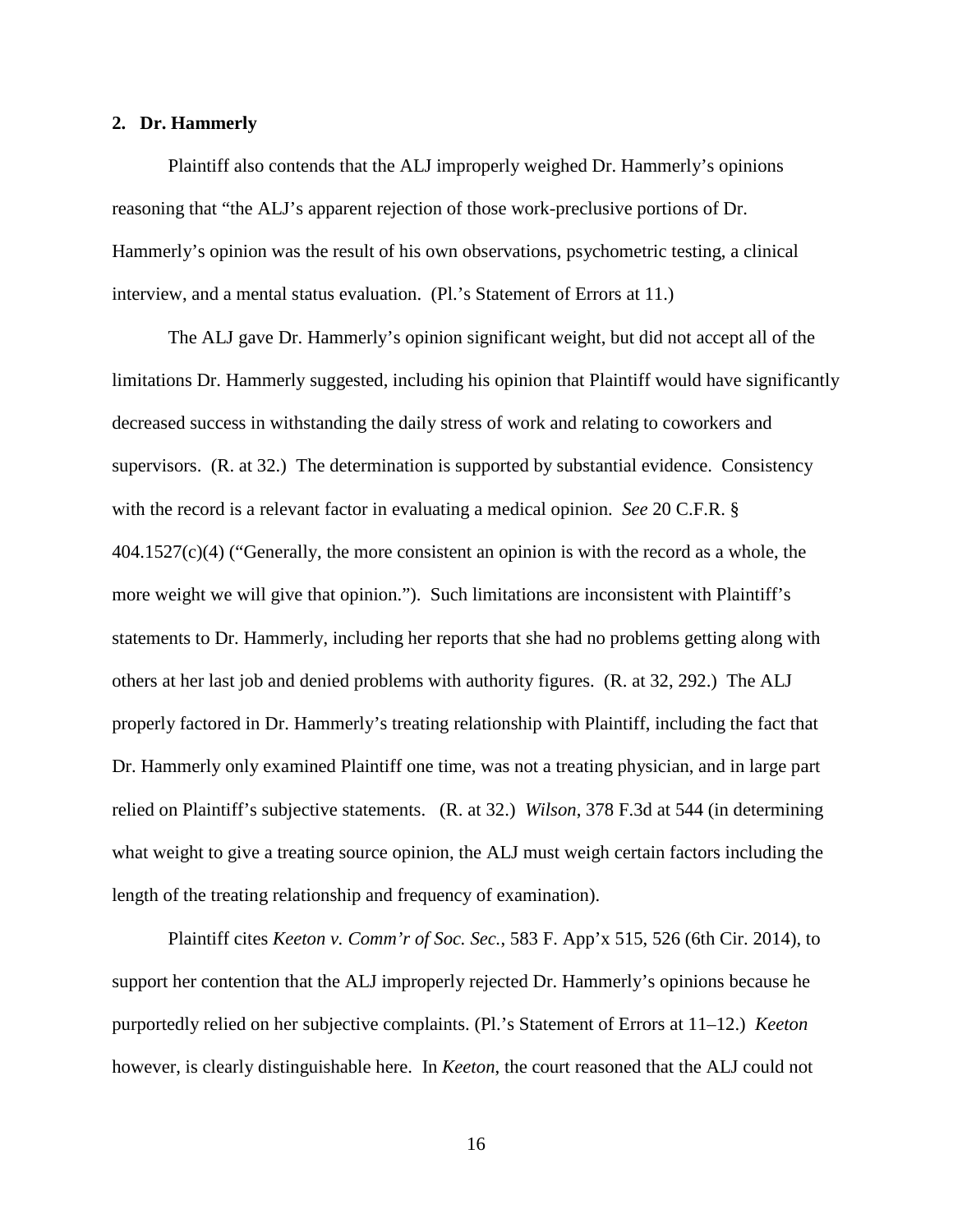reject the doctor's reliance on the claimant's subjective claims where the claims where not observable by the doctor. *Id.* ("it would be impossible for a doctor to observe the contents of Plaintiff's dreams, the intensity of his hallucinations, or his flashbacks to the Vietnam War.") Here, however, the same reasoning does not apply as Dr. Hammerly specifically observed that Plaintiff's mental control, concentration, and memory are "grossly intact." (R. at 294.) He further personally observed that while Plaintiff showed signs of social phobia, examination did not reveal evidence of panic attacks or agoraphobia. (R. at 297.)

### **3. State Agency Physicians**

Finally, the Undersigned similarly finds that the ALJ adequately weighed the State agency non-examining psychologists' opinions. Plaintiff contends that the ALJ mischaracterized the evidence when he "generally adopted the opinions of state agency psychologist, but rejected the opinion of Dr. Richardson that plaintiff was precluded from interacting with the general public. . ." (SOE at 15.) The Undersigned finds that substantial evidence supports the weight the ALJ gave to these opinions. The ALJ correctly determined that the evidence, including Plaintiff's ability to shop in stores, her presentation at appointments, her ability to eat at restaurants, and attend movies does not support the preclusion of contact with the general public. The inconsistency between precluding Plaintiff from interacting with the general public and her daily activities provide sufficient reason for the ALJ's decision. *See Hensley v. Comm'r Soc. Sec.*, Case No. 1:15-cv-11, 2017 WL 1055152, at \*5 (S.D. Ohio March 21, 2017) (finding the ALJ properly evaluated plaintiff's daily activities in determining the weight to afford a medical source's opinions).

Plaintiff similarly contends that the ALJ also erred because "both state agency psychological reviewers indicated that plaintiff was limited to work that was relatively static and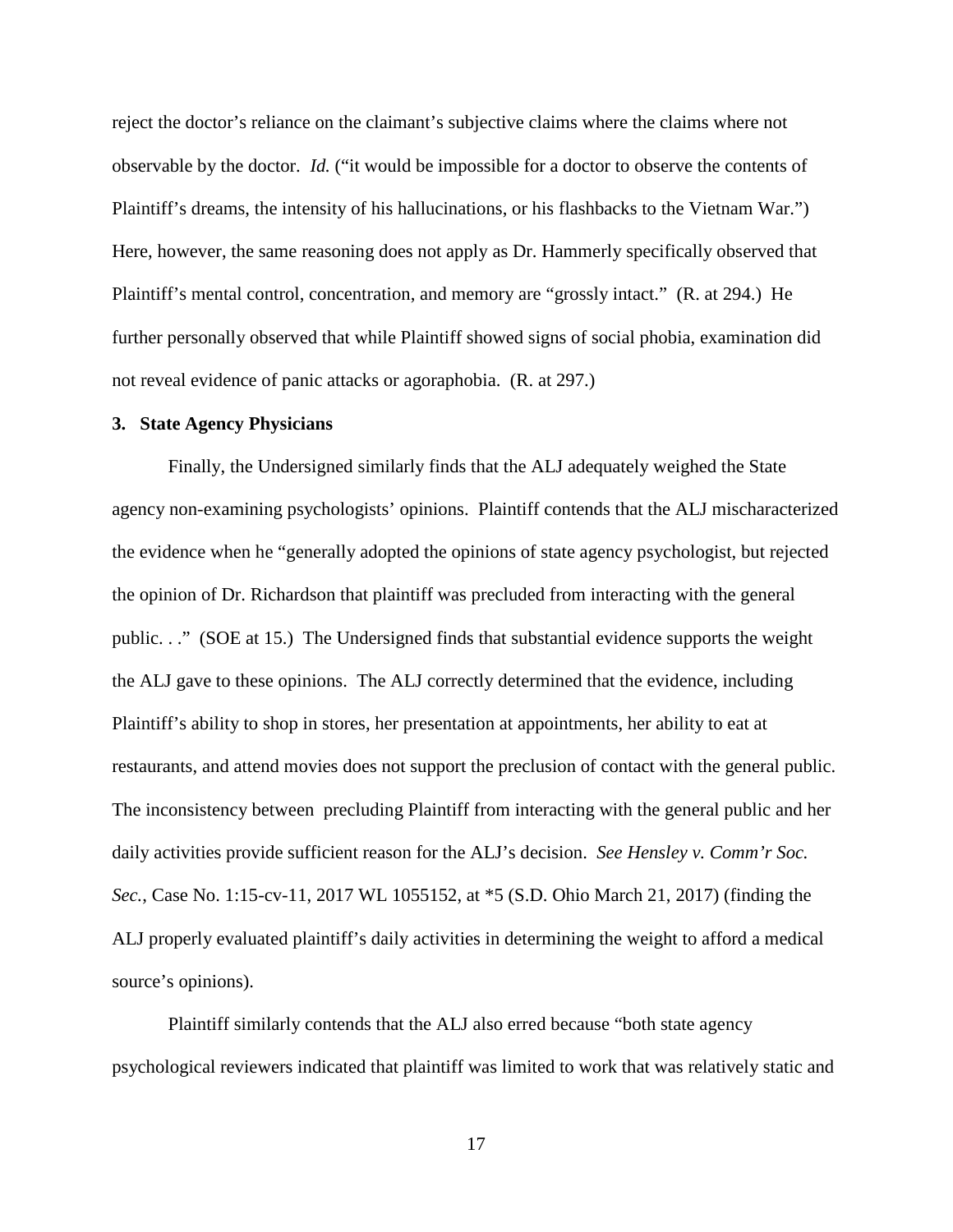where changes could be explained," and the ALJ did not include those limitations in the RFC. (SOE at 16.) Contrary to Plaintiff's contentions, the ALJ did generally account for those limitations in the assessed RFC. The ALJ limited Plaintiff to a low stress work environment with no need for skills involved in managing shifting circumstances, such as arbitration, negotiations, confrontation, and directing others. (R. at 28.) These are the limitations he found credible and adopted into the RFC.

 Because the Undersigned finds that the ALJ properly weighed all medical source evidence and thus the RFC is supported by substantial evidence, it is **RECCOMENDED** that Plaintiff's first contention of error be **OVERRULED**.

# **4. Substantial Evidence Supports the ALJ's Assessment of Plaintiff's Subjective Complaints**

In her second assignment of error, Plaintiff argues that the ALJ failed to asses her credibility as required by the regulations.

"The ALJ's assessment of credibility is entitled to great weight and deference, since he [or she] had the opportunity to observe the witness's demeanor." *Infantado v. Astrue*, 263 F. App'x 469, 475 (6th Cir. 2008) (citing *Walters v. Comm'r of Soc. Sec.*, 127 F.3d 525, 531 (6th Cir. 1997)); *Sullenger v. Comm'r of Soc. Sec.*, 255 F. App'x 988, 995 (6th Cir. 2007) (declining to disturb the ALJ's credibility determination, stating that: "[w]e will not try the case anew, resolve conflicts in the evidence, or decide questions of credibility" (citation omitted)). This deference extends to an ALJ's credibility determinations "with respect to [a claimant's] subjective complaints." *Allen v. Comm'r of Soc. Sec.*, 561 F.3d 646, 652 (6th Cir. 2009) (quoting *Siterlet v. Sec'y of Health & Human Servs*., 823 F.2d 918, 920 (6th Cir. 1987)). Despite this deference, "an ALJ's assessment of a claimant's credibility must be supported by substantial evidence." *Walters*, 127 F.3d at 531. Furthermore, the ALJ's decision on credibility must be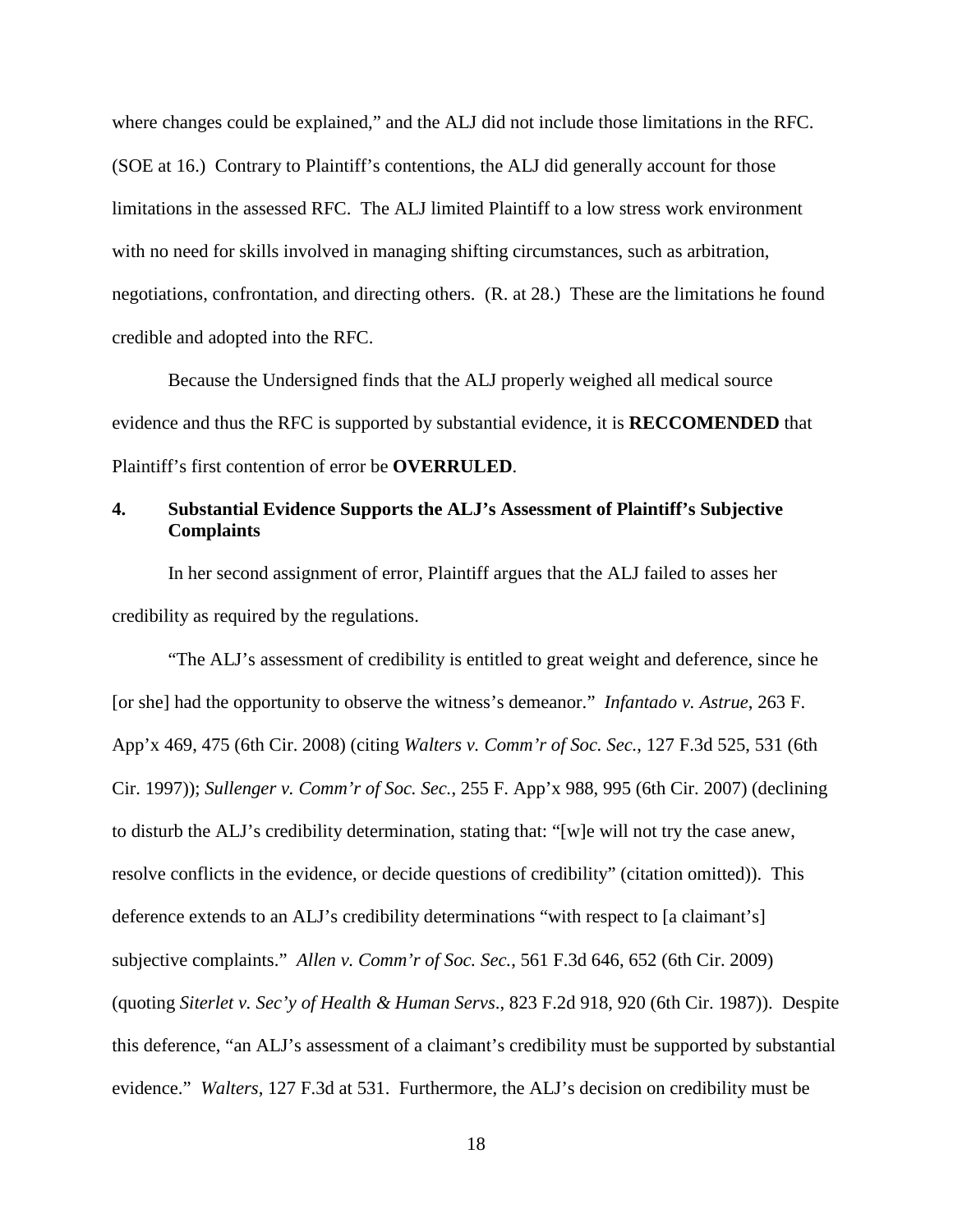"based on a consideration of the entire record." *Rogers*, 486 F.3d at 247 (internal quotation omitted). An ALJ's explanation of his or her credibility decision "must be sufficiently specific to make clear to the individual and to any subsequent reviewers the weight the adjudicator gave to the individual's statements and the reasons for that weight." *Id.* at 248.

"Discounting credibility to a certain degree is appropriate where an ALJ finds contradictions among the medical reports, claimant's testimony, and other evidence." *Walters*, 127 F.3d at 531. In addition, the Regulations list a variety of factors an ALJ must consider in evaluating the severity of symptoms, including a claimant's daily activities; the effectiveness of medication; and treatment other than medication. 20 C.F.R. § 404.1529(c)(3); SSR 96–7p, 1996 WL 374186 (July [2](#page-18-0), 1996)<sup>2</sup>; but see Storey v. Comm'r of Soc. Sec., No. 98-1628, 1999 WL 282700, at \*3 (6th Cir. Apr. 27, 1999) ("[T]he fact that [the ALJ] did not include a factor-byfactor discussion [in his credibility assessment] does not render his analysis invalid.").

In evaluating Plaintiff's credibility with respect to his subjective claims, the ALJ must determine whether there is an underlying medically determinable physical impairment that could reasonably be expected to produce the claimant's symptoms. *Rogers v. Comm'r of Soc. Sec.*, 486 F.3d 234, 247 (6th Cir. 2007). Second, if the ALJ finds that such impairment exists, then he must evaluate the intensity, persistence, and limiting effects of the symptoms on the individual's

-

<span id="page-18-0"></span><sup>2</sup> SSR 16-3p, which became effective March 28, 2016, superceded and rescinded SSR 96-7p. *See*  SSR 16-3p, 2016 WL 1119029, at \*1. Because SSR 16-3p, does not include explicit language to the contrary, it is not to be applied retroactively. *See Bowen v. Georgetown Univ. Hosp.*, 488 U.S. 204, 208, 109 S. Ct. 468, 102 L. Ed. 2d 493 (1988) ("Retroactivity is not favored in the law. Thus congressional enactments and administrative rules will not be construed to have retroactive effect unless their language requires this result."); *Combs v. Comm'r of Soc. Sec.*, 459 F.3d 640, 642 (6th Cir. 2006) ("The Act does not generally give the SSA the power to promulgate retroactive regulations."); *Cruse v. Comm'r of Soc. Sec.*, 502 F.3d 532, 541–42 (6th Cir. 2007) (declining to retroactively apply a newly effective Social Security Ruling in the absence of language reflecting the Administration's intent to apply it retroactively).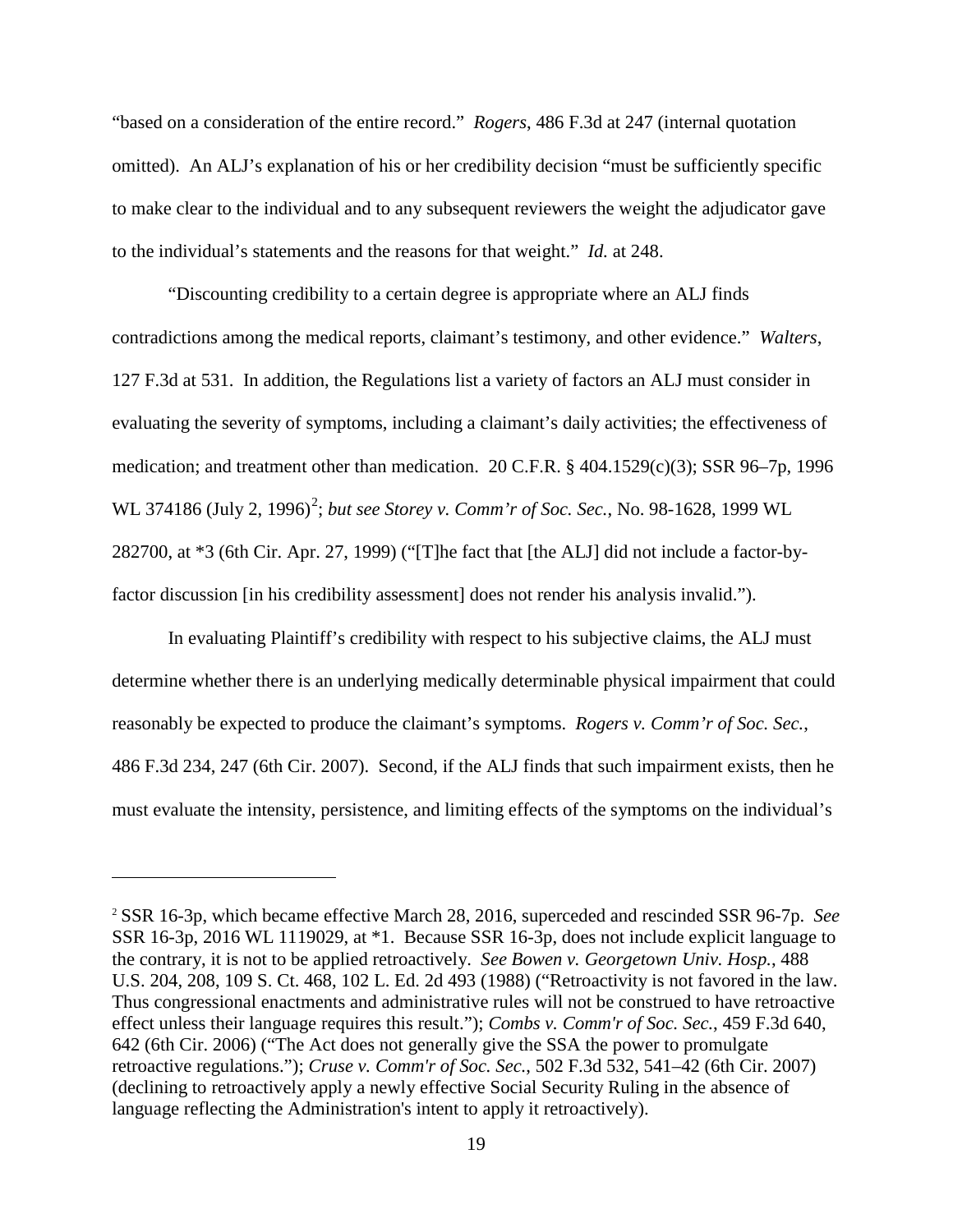ability to do basic work activities. *Kalmbach v. Comm'r or Soc. Sec.*, 409 F. App'x 852, 863 (6th Cir. 2011).

SSR 96–7p tasks the ALJ with explaining his credibility determination with sufficient specificity as "to make clear to the individual and to any subsequent reviewers the weight the adjudicator gave to the individual's statements and the reasons for that weight." *Rogers*, 486 F.3d at 248.

In the instant case, the ALJ properly followed the two-step process for analyzing Plaintiff's credibility. (R. at 24–28.) First, the ALJ identified Plaintiff's bipolar disorder and social phobia as medically determinable and severe impairments. (R. at 24.) Second, The ALJ found that Plaintiff's medically determinable impairments could reasonably be expected to cause the alleged symptoms, but her statements concerning the intensity, persistence, and limiting effects of these symptoms were not entirely credible. (R. at 30.)

Substantial evidence supports the ALJ's assessment of Plaintiff's subjective complaints. As the ALJ noted, Plaintiff complained of disabling anxiety and panic attacks, but the only manifestation of anxiety that Dr. Hammerly observed was mild psychomotor agitation, in the form of fidgeting. Plaintiff further complained of suffering from PTSD symptoms, but the record contains no diagnosis of or treatment for PTSD. (R. at 33.) Other objective medical evidence shows that Plaintiff's psychiatric treatment appeared sparse, given the severity of her allegations. (R. at 33.) *See* 20 C.F.R. § 404.1529(c)(3)(v) ("Factors relevant to your symptoms, such as pain, which we will consider include . . .[t]reatment, other than medication, you receive or have received for relief of your pain or other symptoms."). Moreover, in considering Plaintiff's daily activities, the ALJ determined that Plaintiff's "limitations of activities of daily living due to mental impairment are considered mild." (R. at 26); *see Hensley*, 2017 WL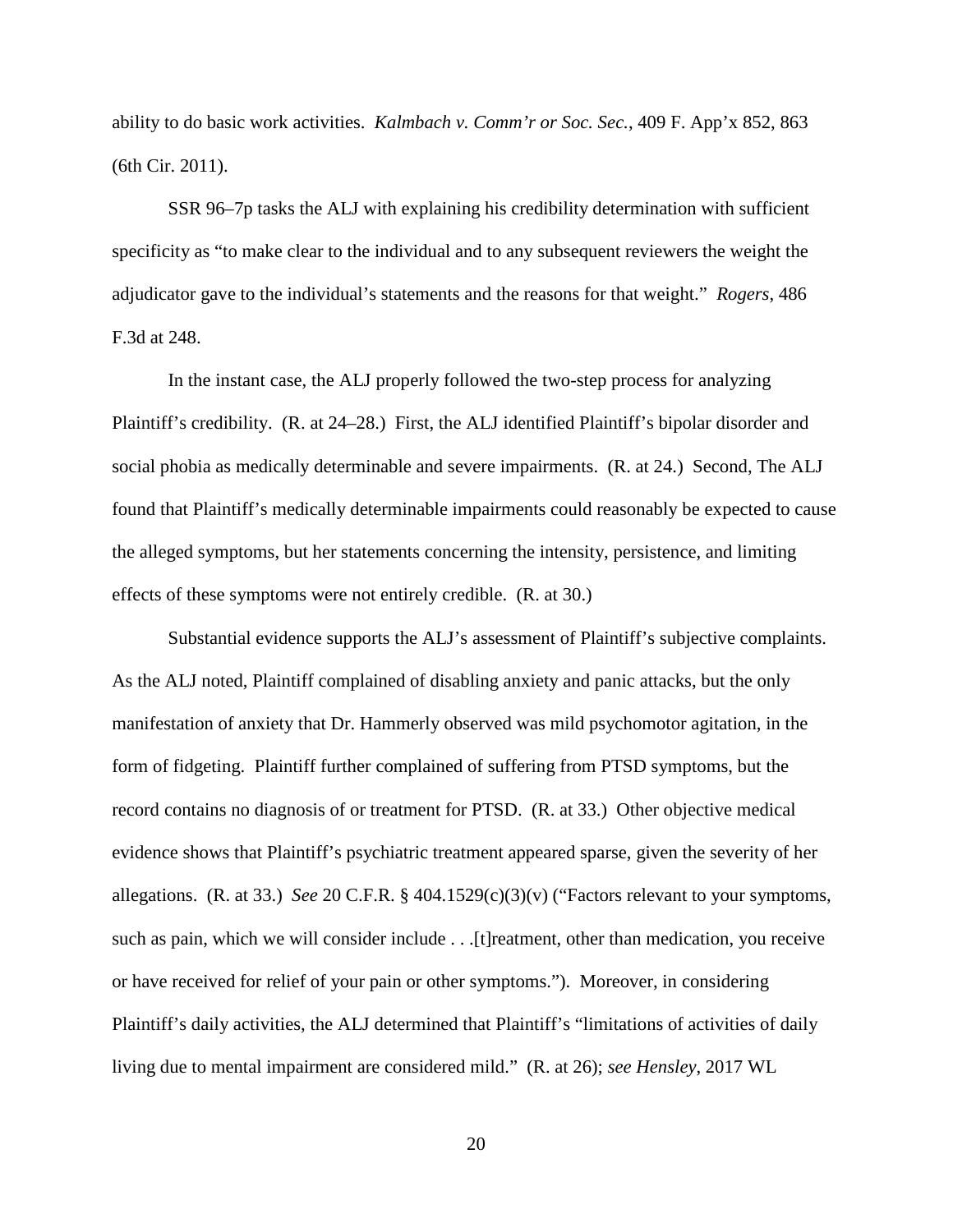1055152, at \*5. The record supports the ALJ's finding in this regard. For instance, Plaintiff reported she was able to drive, shop in stores, prepare meals, manage her personal hygiene with reminders from her husband, that Plaintiff traveled to her son's college uses a computer for research and email, goes to the movies, goes out to eat with her family, and maintains a good relationship with her husband and other members of her family. (R. 26–27, 32.) Because the ALJ made a reasoned and reasonable decision supported by substantial evidence in evaluating Plaintiff's subjective complaints, the ALJ's assessment of credibility is entitled to "great weight and deference." *Infantado*, 263 F. App'x at 475. Accordingly, the Undersigned finds that the ALJ offered good reasons for finding the Plaintiff not entirely credible and that substantial evidence supports those reasons.

### **VII. CONCLUSION**

In sum, from a review of the record as a whole, the Undersigned concludes that substantial evidence supports the ALJ's decision denying benefits. Accordingly, it is **RECCOMENDED** that the Court **OVERRULE** Plaintiff's Statement of Errors and **AFFIRM**  the Commissioner of Social Security's decision.

#### **VIII. PROCEDURE ON OBJECTIONS**

If any party seeks review by the District Judge of this Report and Recommendation, he or she may, within fourteen (14) days, file and serve on all parties objections to the Report and Recommendation, specifically designating this Report and Recommendation, and the part in question, as well as the basis for objection. 28 U.S.C.  $\S$  636(b)(1); Fed. R. Civ. P. 72(b). Response to objections must be filed within fourteen (14) days after being served with a copy. Fed. R. Civ. P. 72(b).